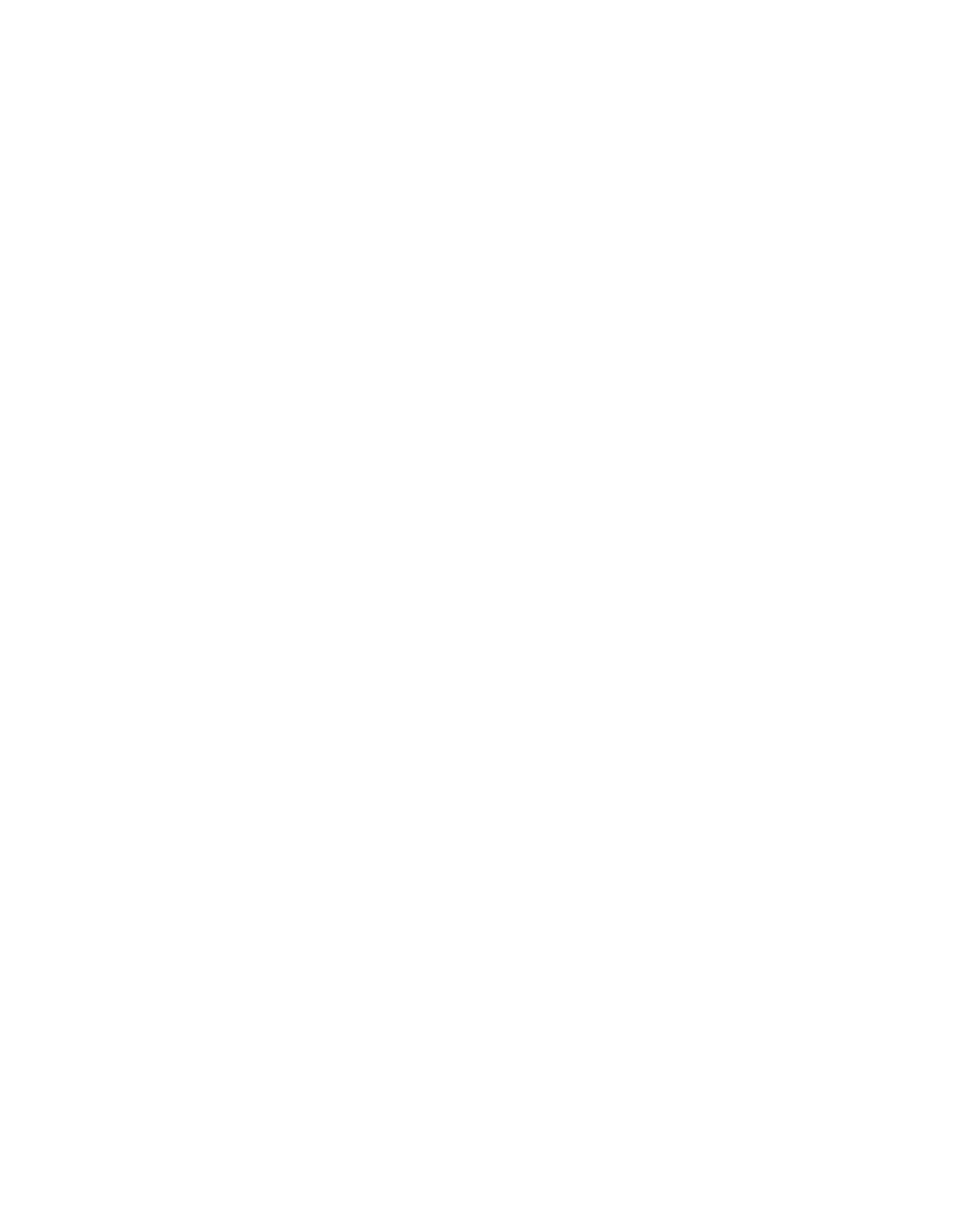# **Introduction**

Since the move to a fixed exchange rate, in many European countries the discussion about exchange rate stability have assumed new outlines with respect to the typical devaluation argument. Firms, especially those in traditional sectors, used to rely on devaluation in order to offset the reduction of competitiveness on international markets. At least in the short run, through a temporary gain in competitiveness, a devaluation may drive production up. However the effects on investment decisions, which are typically irreversible, need to be analysed considering a longer time horizon. Exchange rate strength and stability pushes firms to invest in innovation, as to increase, not only price competitiveness, but also a more general ability to compete in the market. According to this view, firms should move to the most valuable part of the market, driven by the type of technology employed and by their level of competition (Onida, 1986).

It is widely recognized that technological leadership and firm growth are closely related to investment capacity. At the same time, countries that show a larger quantity and higher quality of investment spending, with technological leadership, such as Germany, Japan and United States, had a strong and stable currency for a long period of time. As long as the Euro will represent a stable currency, we should expect that other European countries can experience a similar behaviour, thus having beneficial effects on investment demand and on growth. The question for us is then to understand the consequences of a strong and stable exchange rate on firms behaviour, rather than those of a devaluation.

The aim of the paper is to investigate the effects of exchange rate uncertainty on the investment demand, and, closely related to this, how exchange rate variability can influence firm's innovation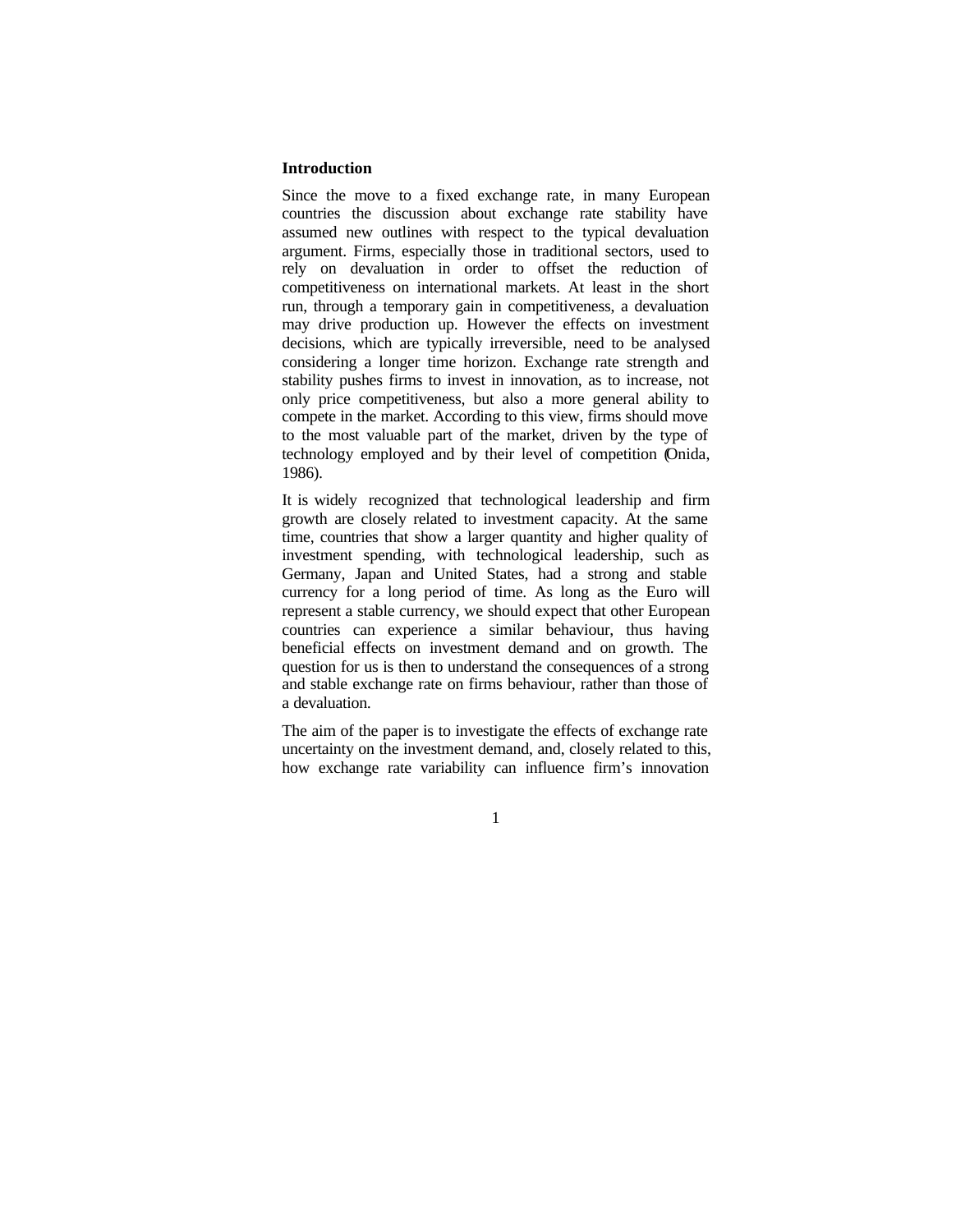process. These two aspects of firm's behaviour are definitely dependent on firm specific characteristics, such as type of industry, size, export propensity and market power.

Most of the literature on the relationship between exchange rate and investment mainly focus on the devaluation argument, with evidence that a devaluation may affect positively investment spending. In this literature, this relationship has been often analysed with models which emphasise the distinction according to the degree of sectors' exposition to international competition. Its main limit relies on the degree of aggregation at sector level, which prevent an analysis of the impact of firms heterogeneity on investment behaviour.<sup>1</sup> Any analysis which takes into account this issue should consider firm heterogeneity and their behaviour in international markets. In fact, the more the firm is price takers in the domestic and foreign market the less will be its ability to offset changes due to exchange rate. Our view is that exchange rate stability, rather than its level, affects investment decisions, because different type of firms show a different exchange rate sensitivity through the profit channel.

In our analysis, though considering the influence of a devaluation on investment demand, we stress the importance of understanding the determinants of this sensitivity, with particular emphasis on the effect of exchange rate stability on investment.

In section 1 we present a brief review of the literature on the effects that exchange rate has on investment, while section 2 is

l

 $<sup>1</sup>$  An example of this literature is represented by a recent contribution of Campa</sup> and Goldberg (1999), with an analysis of exchange rate variations and investment decisions across different sectors in Canada, United Kingdom and Japan. Regarding Italy, to our knowledge there exist two empirical investigations on this topic. In the first one (Paganetto, 1995) sectorial data are employed, while in the second one (Nucci and Pozzolo, 2000) firm level data are used. Both papers conclude saying that a exchange rate devaluation lead to an increase in investment spending.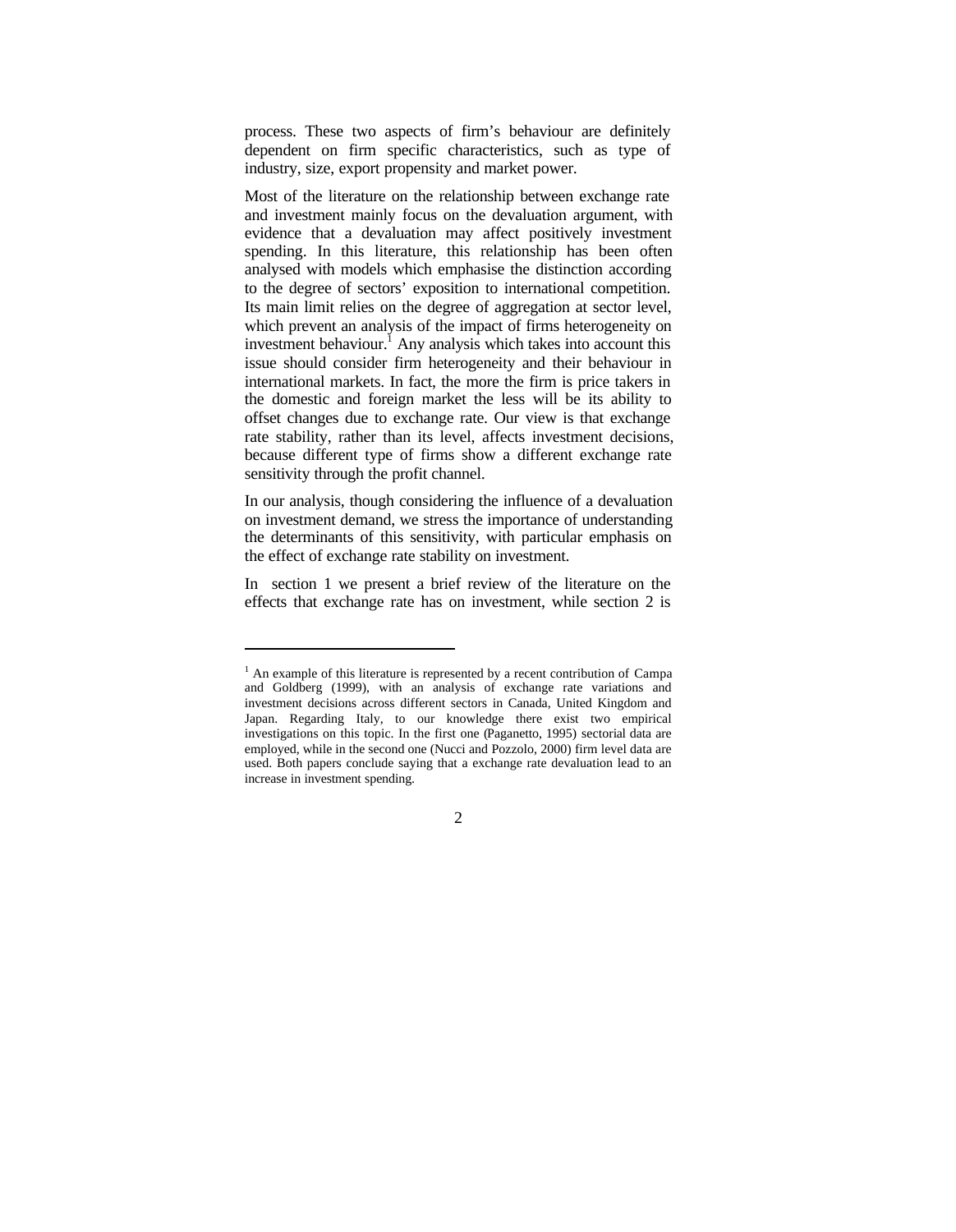devoted to the estimation of such relationship for a panel of Italian firms. Our hypothesis is that exchange rate affects investment decisions through the two channels of revenues from exports and of costs from imported inputs. Both have an impact on firm profits which depends on the degree of firm foreign exposure. In order to better understand this issue, we investigate on the relationship between investment and profit, considering how investment is affected by firm foreign exposure of revenues and of costs. In order to take into account firm heterogeneity we estimate the model across different groups of firms, and calculate long run elasticities of investment demand with respect to exchange rate. Our firt set of results are: *i)* a devaluation may increase investment in the short run, but with different behaviours across different firms characteristics; *ii)* in the long run a devaluation reduces investment spending; *iii)* firms with high mark-ups, more export oriented, more innovative, with higher R&D intensity and suppliers of differentiated goods are less sensitive to exchange rate variations.

Based on the results of section 2, in section 3 we develop a simple model which takes into account the effect of exchange rate volatility on expected profit. A greater exchange-rate-induced profit variability, may reduce the optimal stock of capital in any period, through the profit channel, depending on firm foreign exposure and market power. We estimate the model on the effect of exchange rate uncertainty on investment, finding that, in a longer time horizon, exchange rate volatility has a major role for describing investment demand, with stability of exchange rate associated to higher level of investment.

In the concluding remarks we stress the idea that the effect of exchange rate variability on investment is strictly linked to the degree of monopoly power, and it depends on the kind of sector.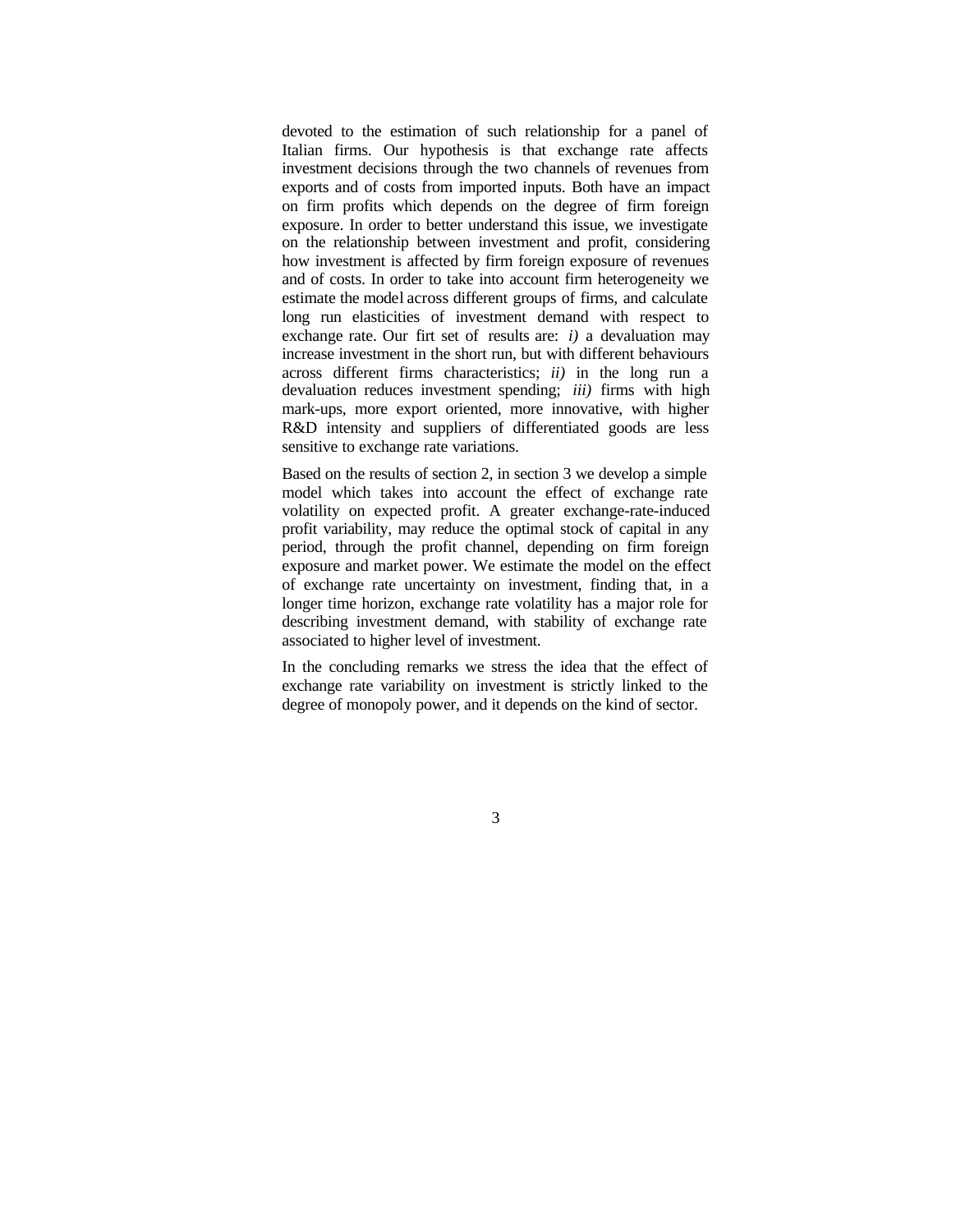# **Exchange rate and investment: a brief review of the main contributions to literature.**

The contributions to the analysis on the relation between exchange rate and the level of investment can be divided into three main theoretical approaches (Goldberg, 1993).

According to the first approach, the main effect of a devaluation of domestic currency is an increase in exports, and the rise of the demand for investment goods is a consequence of the need of a greater production capacity. The second approach considers the relation between profitability and investment decisions: an high exchange rate volatility makes more difficult the evaluation of the net present value of the profits from export and the measurement of costs for imported factors. This may induce firms not to increase production capacity, even in presence of new profits opportunities, depending on the expectations about future path of exchange rate. Finally the third approach focuses on the effects of redistribution of wealth among investors in different countries following a variation in the exchange rate. $^{2}$ 

In our analysis we will focus only on the first two theoretical approaches. The question on the ground is now under which conditions the relationship between profitability and export is more relevant. At firm level, an increase of profitability due to a devaluation will be more relevant the bigger is the share of exports on sales, and the less necessary are imported inputs in the productive process. If there is little substitutability between

l

 $2^2$  For example, a devaluation of dollar with respect to yen causes an increment of wealth of Japanese compared to American. This can cause portfolio reallocations and a change on the investment demand, depending on different national preferences. If Japanese invest on domestic activities, the effect of redistribution will be a reduction of investment in USA. On the contrary, if Japanese are willing to increase their holding of activities in dollars, the wealth effect will end in an increment of investment in the USA. Theoretically the effect of devaluation is, again, ambiguous.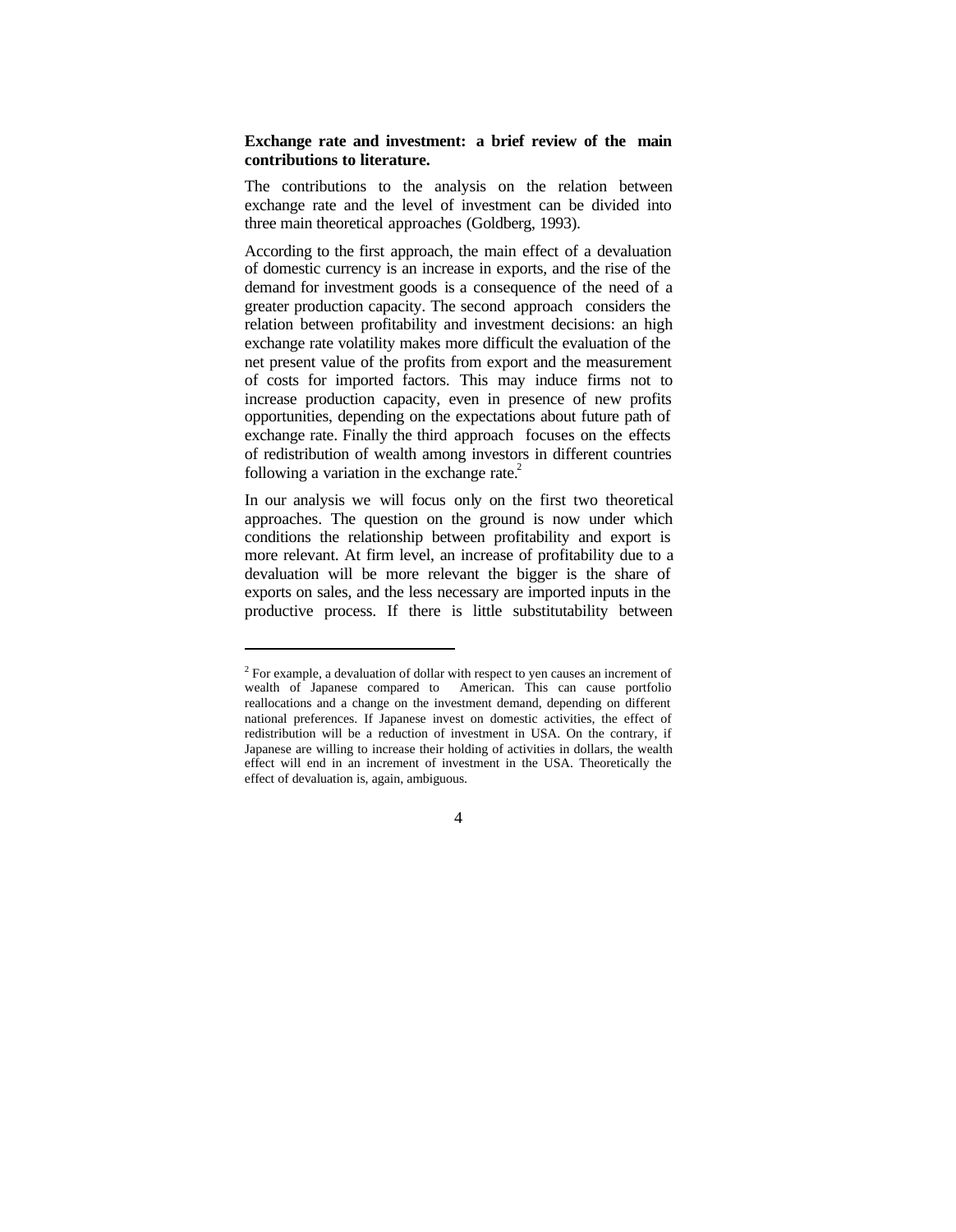domestic and imported factors, then, the growth of marginal costs may offsets the positive effect of the increment of export. In this situation, which is analogous to a negative effect on the supply side, the firm will not be induced to change its production capacity.

However profitability is related not only to expansion of market shares, but also, given the latter, to the possibility of increasing prices. In sectors with inelastic demand, firms may transfer the benefits of a devaluation to the export prices expressed in the domestic currency. Thus the increment of profits will not mean an expansion of capacity. On the contrary with elastic demand, firms will reduce export prices in order to gain market shares, according to the pass-through argument. In this latter case firms will experience a relevant growth of production, with some advantage to increase capacity.

As pointed out by Gavin (1992) investment goods may incorporate a large share of imported goods. Therefore a devaluation can lead to a reduction of domestic investments, following the contraction of expected profits. In sectors with imported investment goods firms would tend not to expand production capacity, if this would not made profitable by future expansion of exports. Again the increase of fixed costs may offset the positive effect of new profit opportunity in foreign markets, ending up with low investment spending.

More generally we should consider that in the relationship exchange rate-profits-investment, the latter are linked to profitability in a way which depend on various factors, such as firm size, membership to groups, financial constraints, with different degree of importance according to sector and firm characteristics. Moreover, firms show a wide range of investment behaviour depending on production technology, industry structure, firm size, degree of competition and uncertainty and attitude toward risk.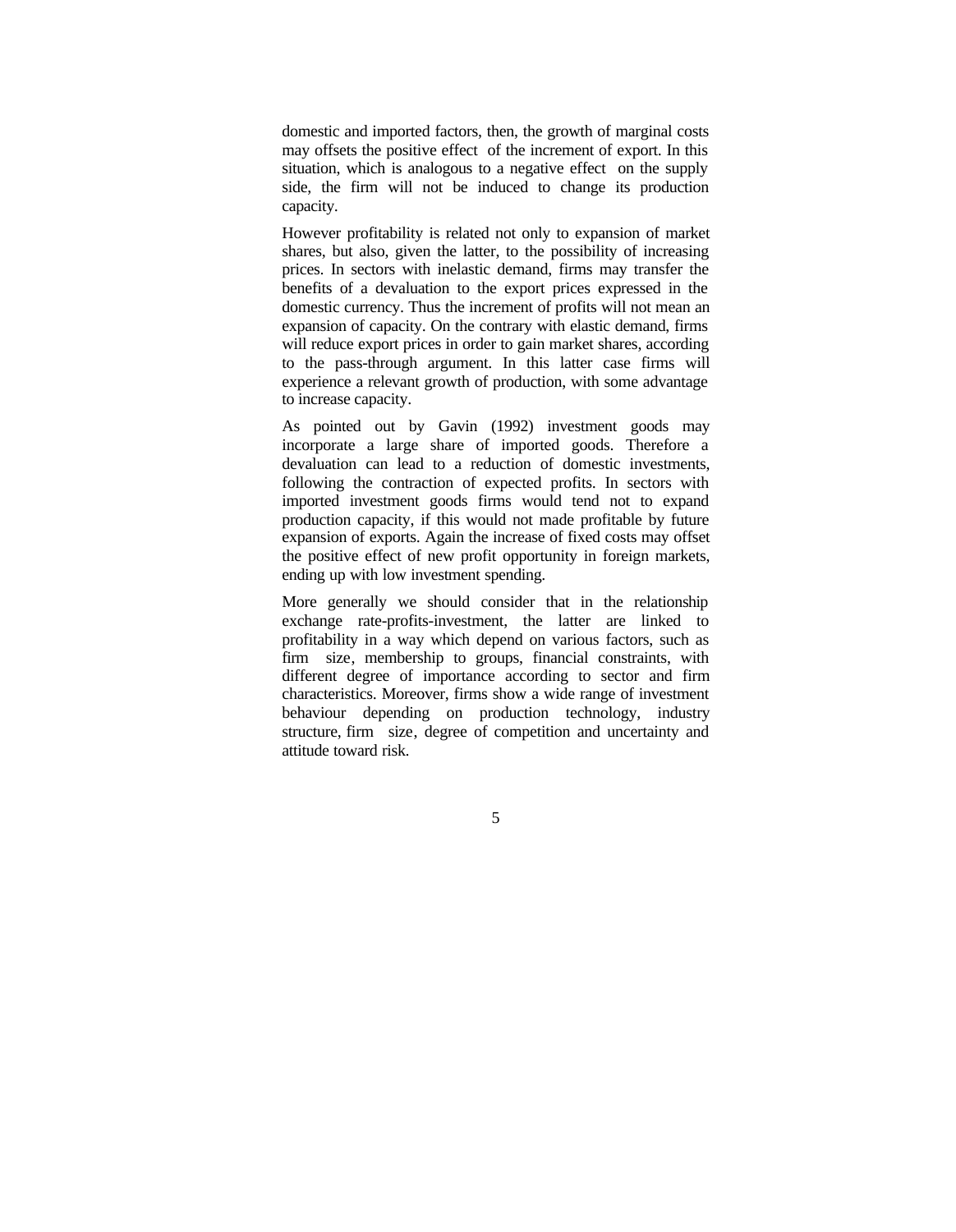Summing up we may say that:

- 1. in traditional sectors, where competition is carried out through prices, a devaluation may cause the typical expenditure switching effect, with gains in terms of exports. In order to push firms to increase their capacity we need stable gains, and that firms do not expect an increase of costs that offset the positive effect of devaluation;
- 2. in sectors that produce mostly intermediate inputs a devaluation may result very profitable, if the elasticity of substitution with respect to imported inputs is high;
- 3. if the growth of exports is accompanied with excess capacity, a change in capital inputs will not occur. This is particularly true, for example, in sectors with economies of scale ;
- 4. with sunk costs a devaluation of domestic currency may have permanent effects on production capacity, making firms to increase their investment demand. A devaluation may induce entry of a potential entrant, because of the prospective profitability due to growth of export, even with an entrance fee. We can imagine a lower bound of exchange rate at which entry will occur. Then we can think to an intermediate level of exchange rate at which it would be profitable for incumbent firms to stay in the market, but entry will not occur, because of the existence of sunk costs. Investment may rise in response to a devaluation and to the entrance of potential entrants, which can profit from operating in new markets.

In order to better understand the effect of exchange rate changes on investment decisions we focus on three main issues:

- 1) verify how a devaluation affects investment spending, according to firm and sector heterogeneity;
- 2) investigate on the relationship between exchange rate and profits by splitting the profit variable in its components, costs
	- 6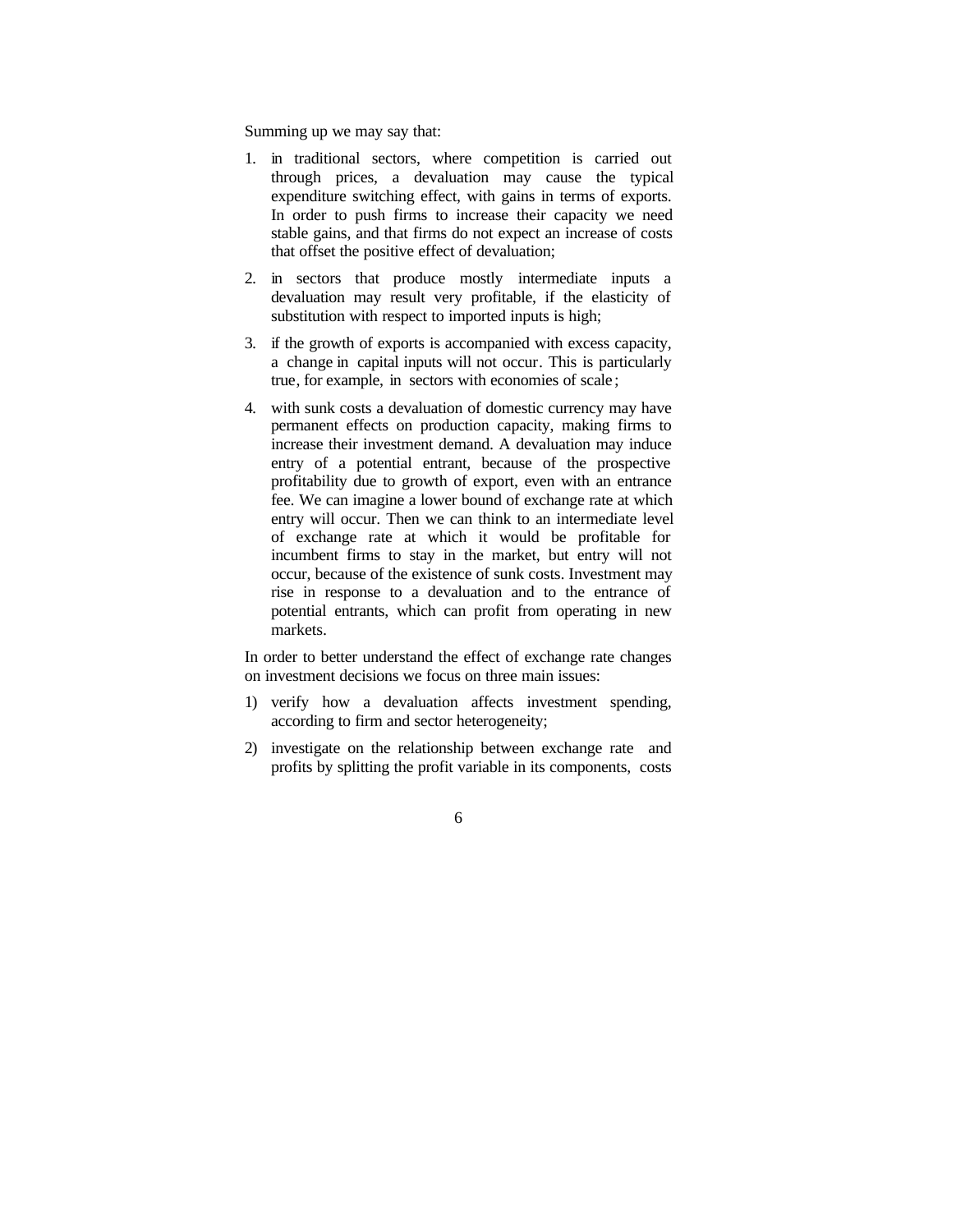and revenues, and by taking into account the degree of firm foreign exposure;

3) introduce the issue of exchange rate stability, to which is devoted the empirical analysis in section 3.

## **1. Investment decisions and exchange rate across different groups of firms.**

This preliminary analysis employs a reduced form estimated on a large panel of Italian firms.<sup>3</sup> Exchange rate has an impact on investment mainly through two channels: the level of output, according to the theory of accelerator, and the level of profit, according to Tobin's Q theory. Following Jorgenson's theory, we include a measure of user cost of capital, that though not directly influenced by exchange rate, it represents the price in the demand function of durable goods. The model considers at the same time two of the three theoretical issues discussed in section 1 and it considers the aspects related to the change in the user cost such as a supply side shock or differences due to firm heterogeneity.

The functional form employed is an error correction model (ECM), which allow to discriminate between short and long run effects, and to calculate the related elasticities. The model, in the more general form, is represented by the following equation:

(1)  $D I_{i,t} = D_0 + D_1 D V_{i,t} + D_2 D PROFIT_{i,t} + D_3 P$  $+$ *b*<sub>3</sub> *D UC it*</sub> + *b<sub>4</sub>**D REXit*<sub>*t*</sub> + *b<sub>5</sub></del> <i>I***<sub>***i,t-1***</sub> +** *b<sub>6</sub>**V<sub><i>i,t-1***</sub> +**  $+$ *b*<sub>7</sub>*PROFIT*  $i$ <sub>*i,t-1</sub>*  $+$ *b<sub>8</sub>***</del>** *UC* $i$ **<sub>***i,t-1</sub>* $+$ *<b><i>b<sub>9</sub>**REX*  $i$ <sub>*i,t-1*</sub></sub></sub>

l

 $3$  The reason why we have preferred a reduced is due to the absence of widely accepted structural models, mainly because of difficulties in the empirical implementation of such models. In fact, quite often a large number of variables are needed, which are not always available at firm level and for a large number of firms.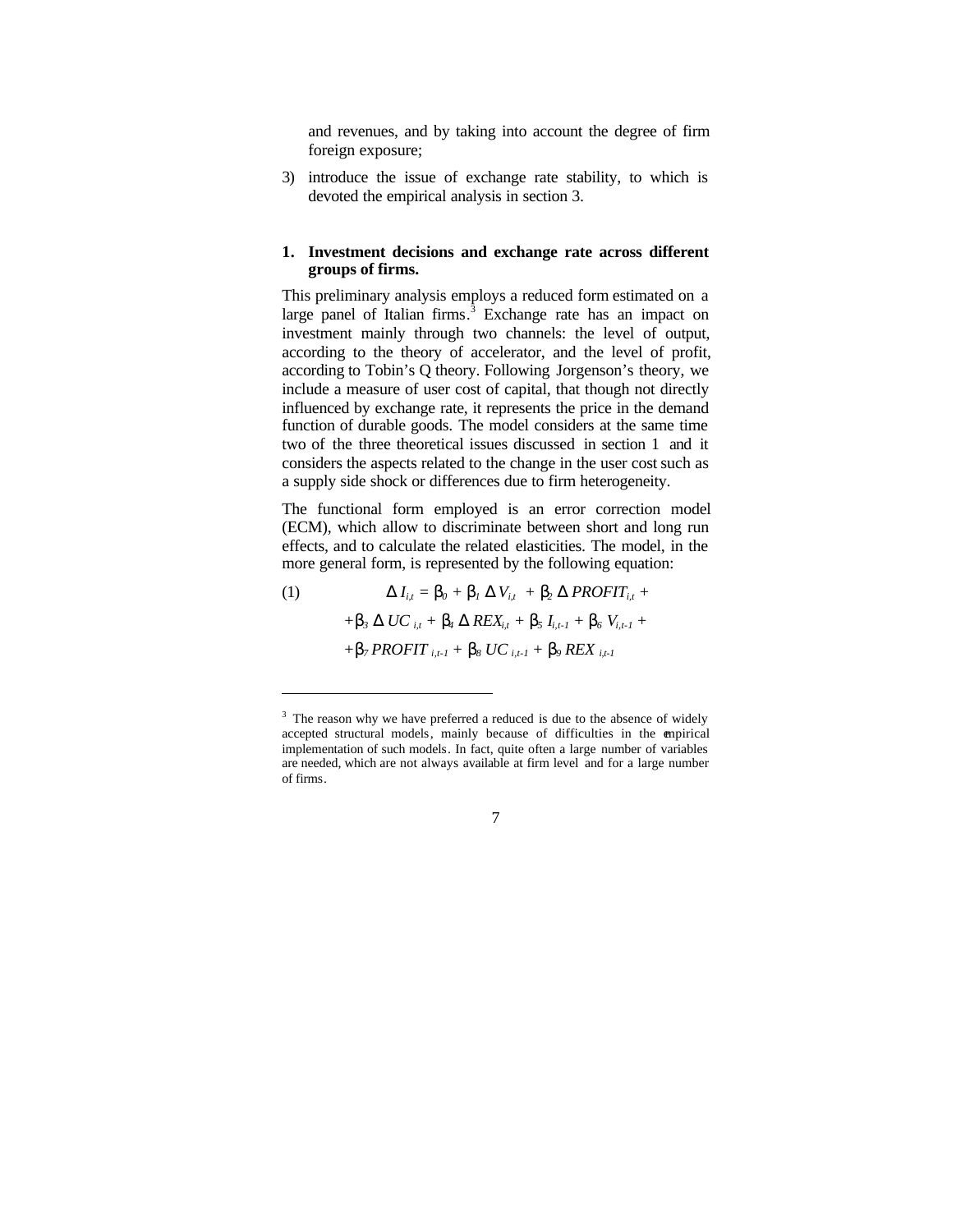where *V* is the level of output, *PROFIT* are profits, *UC* is the user cost of capital and *REX* is the real exchange rate. In equation (1) variables are expressed as growth rates ( $\Delta$ ) or as levels in logs.<sup>4</sup>

All parameters in the equation can be considered elasticities. We expect a positive sign associated to  $\mathbf{b}_1$  and a negative one for  $\mathbf{b}_3$ . Theory does not offer unique expectations for the other parameters. Consider the parameter associated to exchange rate: it will be negative if a devaluation (reduction of *REX*) increases the demand of domestic products, and as a consequence a rise in the investment demand; it will be positive if imported inputs are a large share among all the inputs and exports are a small share relative to all sales (Campa, Goldberg, 1995).

In order to take into account this latter aspect, we estimate a further equation which considers firm foreign exposure. While the level of output is influenced by exchange rate, depending on the share of exports (defined foreign exposure of revenues and denoted by *d* ), profits are affected also by the share of imported inputs employed by each firm (defined foreign exposure of costs and denoted by  $f$ ). To measure these effects we employ a dynamic model in which investment depend on profits, according to Tobin's Q theory, and exchange rate variations not only change present marginal profit, but all the flow of expected marginal profit (Nucci and Pozzolo,  $2000$ ):<sup>5</sup>

l

<sup>&</sup>lt;sup>4</sup> For further details about the data set, definition of variables and their calculation see appendix A.

<sup>&</sup>lt;sup>5</sup> Like the majority of the empirical investment models in the literature, this dynamic model is derived from Hayashi (1982), in which the marginal adjustment cost of investment is equal to the shadow price of capital, which in turn is strictly related to firm market value (Lucas and Prescott, 1971). Following Hayashi (1982), various empirical analysis has been carried out using disaggregated data, which show how internal funds are crucial to understand firms' investment behaviour. For a survey on investment and financial constraints see Schiantarelli (1996).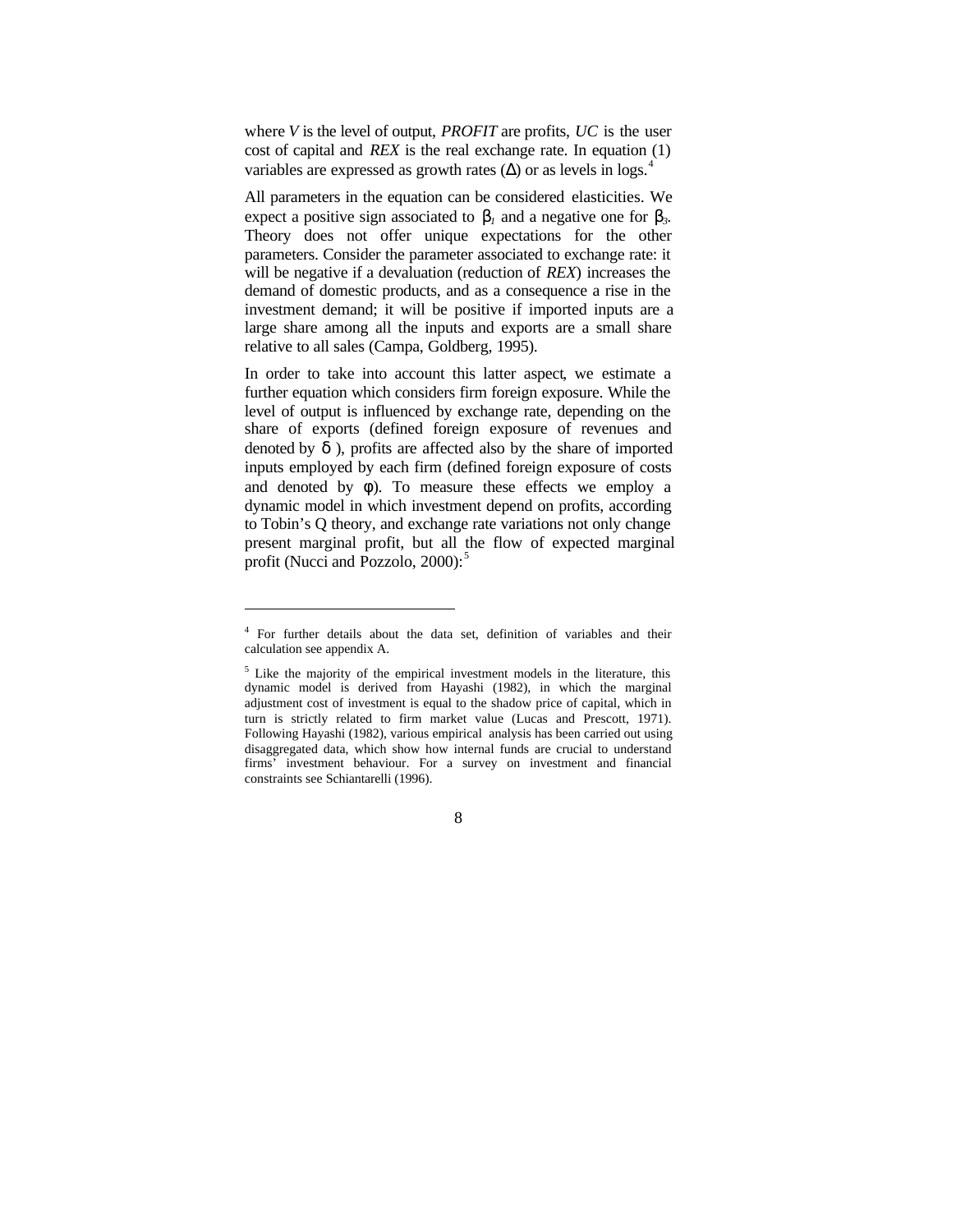(2)  $\bm{D} I_{i,t} = \bm{a}_0 \ \bm{D} I_{i,t-1} + \bm{a}_1 \bm{D} V_{i,t} + \bm{a}_2 \bm{d}_{t,i} \ \bm{D} R E X_t +$  $+ a_3 f_{ti} D REX_t$ 

where *d* represent the share of export on total sales, and *f* the share of imported inputs. In equation (2) the last two terms represent respectively the effect of exchange rate variations on firm revenues and on costs. The expected sign of these two parameters are respectively negative and positive, to indicate that a devaluation induce an increase of investment, via the increment of sales, and conversely it reduces investment owing to the rise of costs. Compared to the previous model, the variable *PROFIT* is replaced by a foreign profitability variable, split into its two components, and user cost is neglected.

Using these two models we are able to:

- a) shed light on different behaviours according to firm type and sector;
- b) calculate long run investment demand elasticities with respect to exchange rate and to sales;
- c) understand the link among exchange rate-profit-investment, and to calculate the importance of firm foreign exposure within this link.

These results are needed to describe heterogeneous firm behaviour and to introduce our main research concern: how uncertainty due to exchange rate may affect investment decisions in different ways, depending on firm foreign exposure and its market power.

# **1.1 Investment decisions and exchange rate: empirical results.**

The estimation of equation (1) have been carried out excluding the lagged value of profit and the lagged value of user cost ( $\mathbf{b}_7$  = **). The estimation method is the Generalised Least Squares**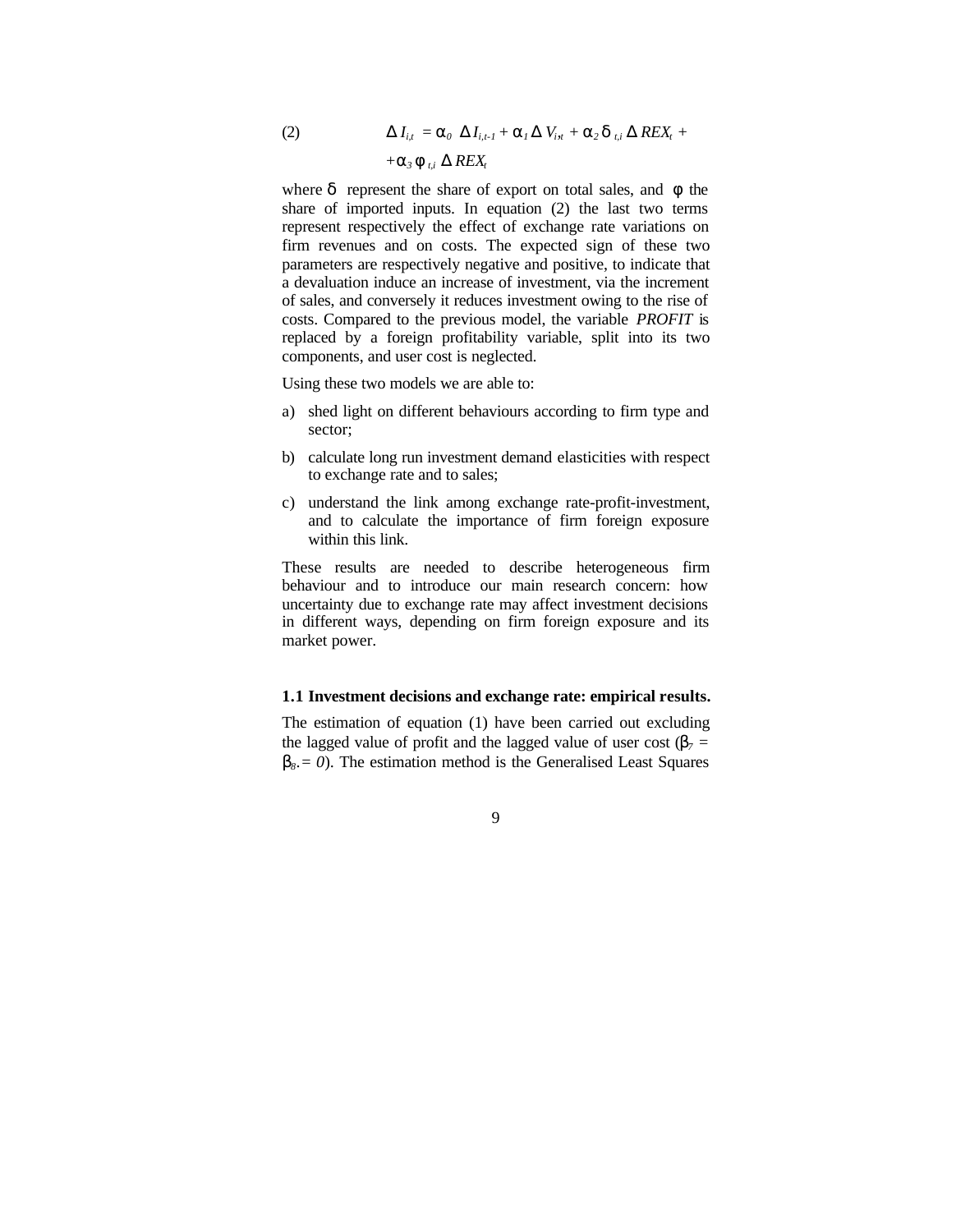(GLS), with cross section weights estimated by  $OLS<sup>6</sup>$ . Equation (1) has been verified on the whole sample, and various sub samples: the results are displayed in Table 1. In Table 2 the long run elasticities are shown.

From Table 1 we can see that the sign of the parameter associated to the level of exchange rate is positive, to indicate that a devaluation reduces investments. This result is relevant and counterintuitive, as we would expect that a devaluation (reduction of *REX*) stimulate investment. However, in the long run a devaluation may depress investment, with an impact that varies depending on firms characteristics.

In Table 2, we show the pattern of the long run elasticities of investment with respect to exchange rate across different groups of firms.For instance, firms with a greater share of export to sales show a long run elasticity nearly one fourth smaller than the elasticity for less exporting firms. This is not surprising considering that the success in the international markets is not due to temporary competitive advantage, but to other more permanent firm characteristics, such as the accomplishment of higher standards in the product quality.

Empirical evidence in favour of such intuition can be collected by looking at the results obtained on other groups of firms, namely those grouped according to the degree of innovation embodied into investments goods, those grouped according to the degree of market power and, finally, those grouped according to the presence of a low or high foreign exposure of costs. From table 2 we see that firms with a higher share of innovative investments with respect to total investment spending are less sensitive to changes in the exchange rate, while the opposite can be observed for the less innovative firms. Again this is a symptom that

l

<sup>&</sup>lt;sup>6</sup> For the exact description of the estimation procedure see the Technical Notes of Eviews 3.1 manual. For further details on the data employed and the computation of the variables see Appendix A.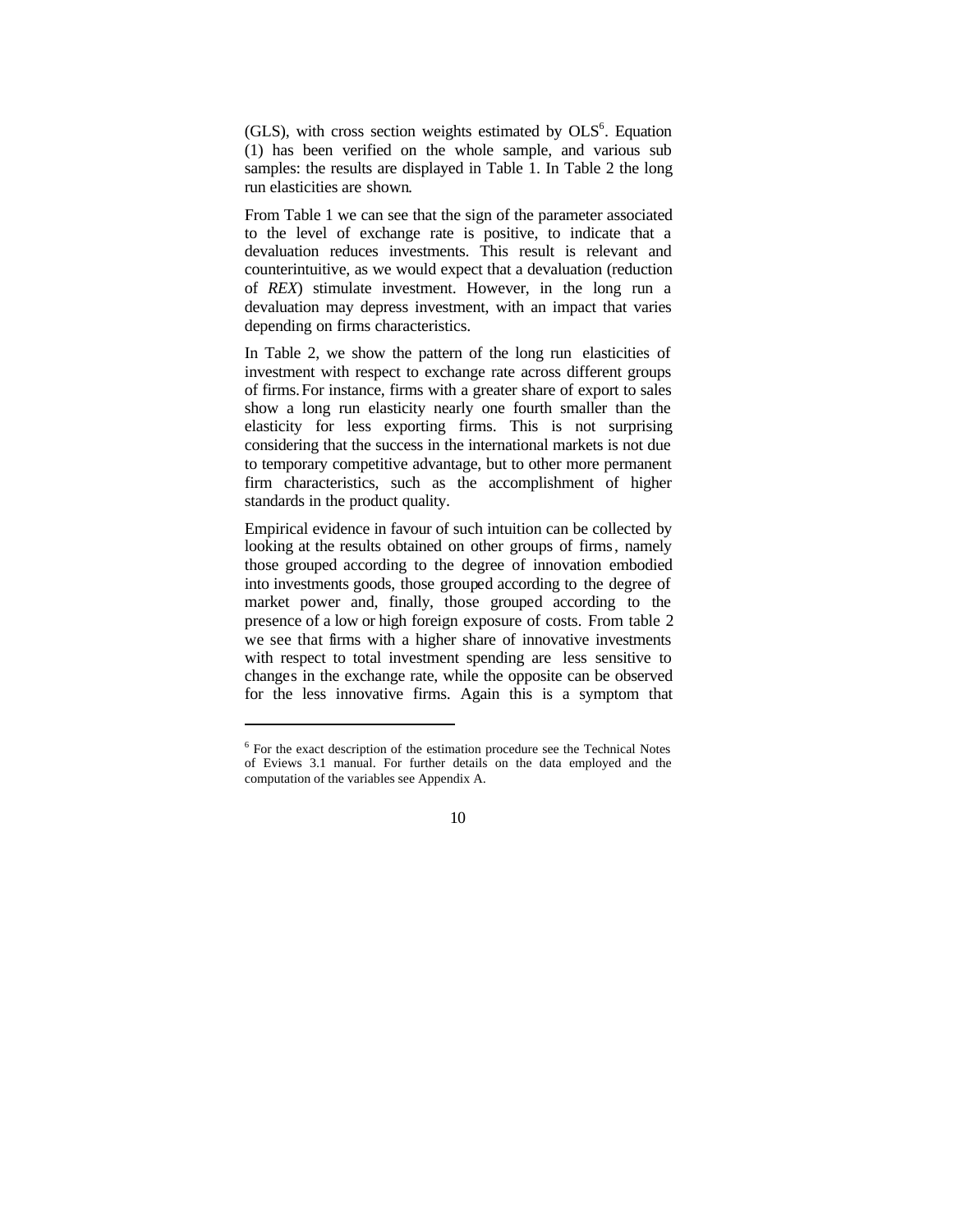innovative firms do not rest on temporary competitive advantage. At the same time, the group of firm with greater market power shows a weaker sensitivity to exchange rate, while the group with greater share of imported inputs (higher foreign exposure of costs), whose profits may be reduced by a devaluation, results to be more sensitive compared to that with a lower foreign cost exposure.

Broadly speaking, from estimation of the long run elasticities it seems that firms with higher mark up, greater share of innovative investment, more export oriented, with low foreign exposure of costs, higher R&D intensity and those supplying differentiated goods, are less sensitive to exchange rate variations as far as investment spending is concerned. For these firms investment decisions are weakly related to short run increment of competitiveness due to exchange rate.

We can further explore the issue of foreign exposure of cost and revenues employing the dynamic model of equation (2). In Table 3 we report our findings which are very similar to those obtained by Nucci and Pozzolo (2000).<sup>7</sup> We can observe that variability of costs, following a devaluation, is responsible for the reduction of investment. This is because exchange rate variability reduces expected profits through the channel of imported inputs, and this effect is not offset by a similar increase in revenues. This may depend on various factors:

1) foreign exposure of costs may be greater than that of revenues. Thus a devaluation reduces profit because it

l

 $\frac{7}{1}$  The estimation of equation (2) without the two foreign exposure parameters shows that the parameter associated to  $\boldsymbol{D}$  *rex<sub>t</sub>* is positive, thus supporting the estimation of the ECM equation (1).

<sup>11</sup>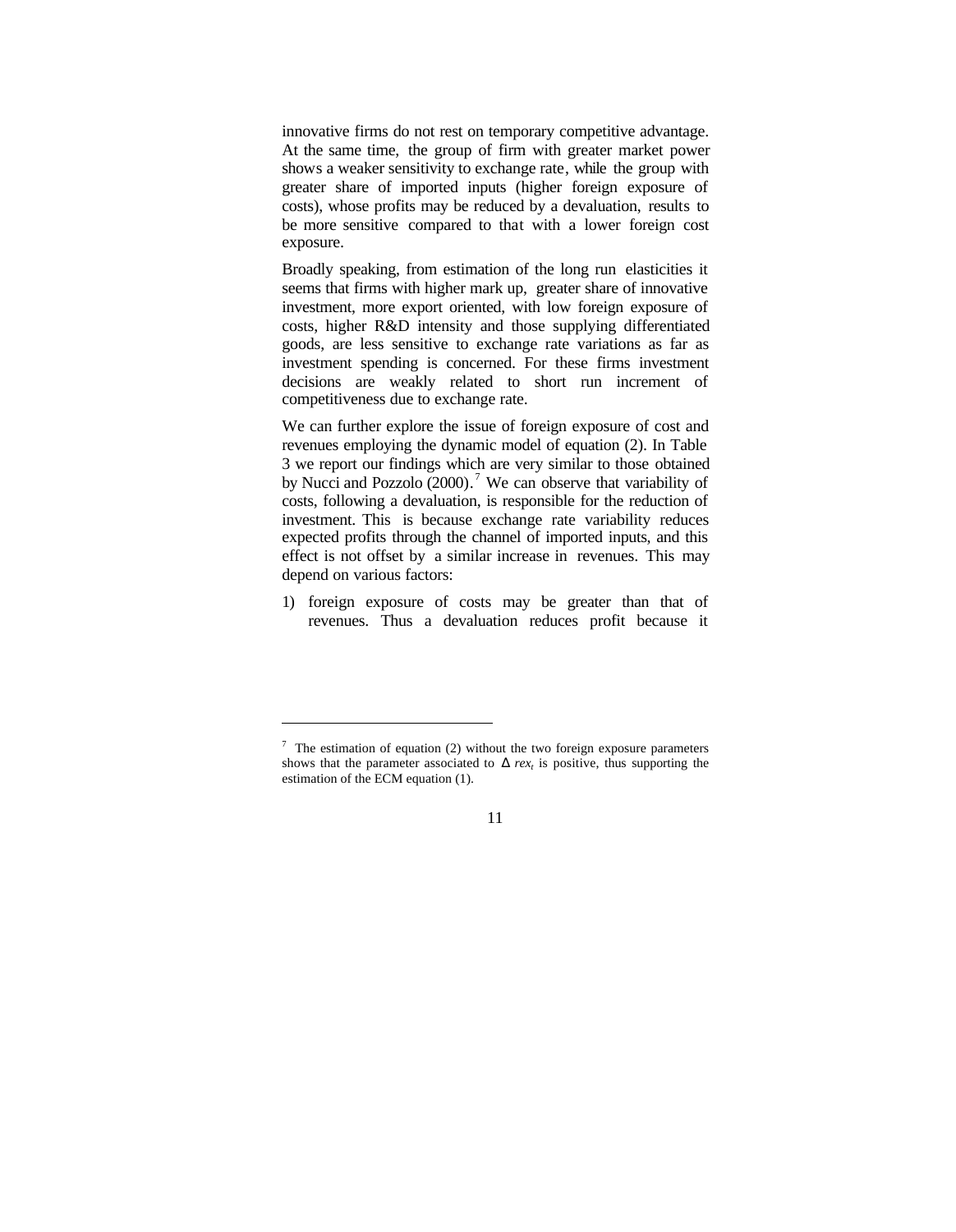reduces the price-cost margin, as for firms that import more and export less;<sup>8</sup>

- 2) after a devaluation, the increase of costs is direct and quite fast, while that of revenues is indirect, with a time lag causing a sort of a J curve at firm level. Therefore, even export oriented firms may suffer from a devaluation, at least in the short run;
- 3) expected profits are influenced by exchange rate variability, as it introduces further uncertainty. Beyond price variability in the domestic market linked to domestic market power, firms face uncertainty due to the exchange rate volatility, which they cannot easily manage.

In the remaining part of the paper we try to shed some lights over this latter aspect, to see whether market power is the key factor in explaining investment behaviour.

# **3. Exchange rate volatility, expected profit and market power: a model with signal extraction problems.**

From a theoretical point of view, a volatile exchange rate can offer profit opportunities to export oriented firms, provided that they behave like risk neutral agents. However, for irreversible decision, such as investment spending, and given risk neutrality, a

l

<sup>&</sup>lt;sup>8</sup> In our dataset, the group of export oriented firms show a similar foreign exposure of costs compared to that of the less export oriented ones. These latter face an increase of costs after a devaluation, but cannot easily offset it raising revenues in foreign markets. Considering that the number of firms in the two groups is nearly the same, this argument can account for the reduction of investment only if the behaviour of this group of firms prevail over the former.

<sup>12</sup>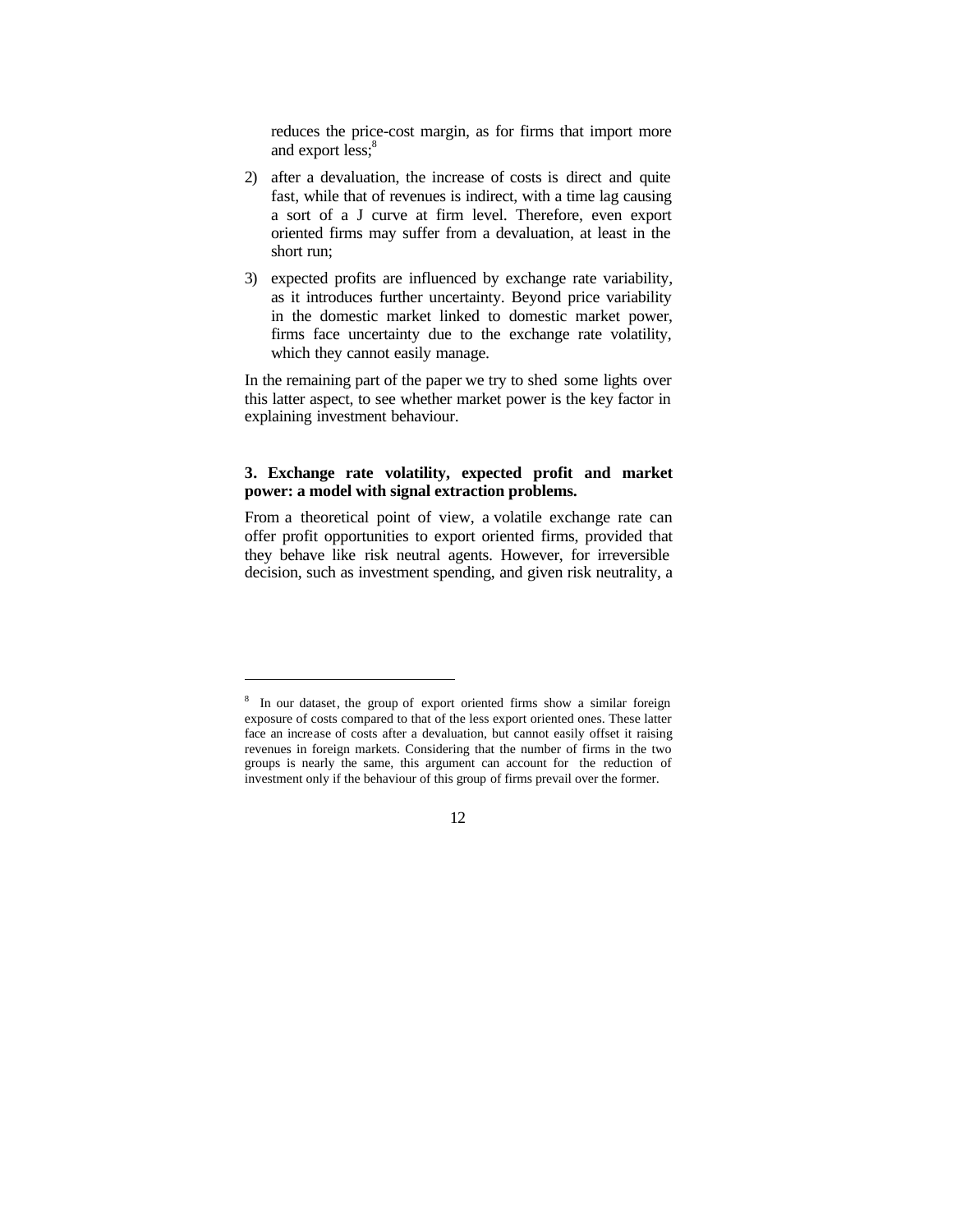greater profit volatility may reduce the optimal (desired) stock of capital in any period, depending on firm foreign exposure.<sup>9</sup>

As we stressed in the previous section, firms with greater market power can offset the negative effects of a volatile exchange rate. A firm with either a low domestic market power or acting in a more competitive international markets, has to face a higher degree of uncertainty, given that exchange rate shocks will prevent them from obtaining reliable estimates of the present value of future profit streams.

A model that wants to explain these behaviours should link investment to expected profit, assigning a role to exchange rate expectations. In that respect, a model in which firms perceive exchange rate variation as permanent, as for instance in Nucci and Pozzolo (2000), does not seem adequate. Moreover, it is necessary to investigate how expectations take form. Failing this, all investment models based on expected profitability would neglect the uncertainty about future profit due to exchange rate and the reduction of firm growth capability. The estimations carried out until now, though in the dynamic form, leave undefined the effect of exchange rate uncertainty on investment. Hence, we need to form some hypotheses on the mechanism according to which expectations take form.

l

<sup>&</sup>lt;sup>9</sup> Hayashi (1982) underlines that, given profit defined as  $p_t = [p_t F(K_b N_t) - w_t]$  $N<sub>b</sub>$ , where *p* is the firm output price, *F* is the production function, *K* is the capital stock  $N$  is the vector of inputs and  $w$  the vector of input prices, maximising the present value of firm, under the capital accumulation constraint with adjustment costs, we obtain the identity between marginal benefits and marginal costs of a unit of capital. In this way we may define the optimal path of investment. Given the cost of an additional unit of capital, changes in the marginal benefits, due to variation of profit following the exchange rate fluctuation, cause deviations from the optimal investment path. The exchange rate, as it influences both  $p$  and  $w$ , will have an effect on investment which depends on the degree of foreign exposure of cost and revenues.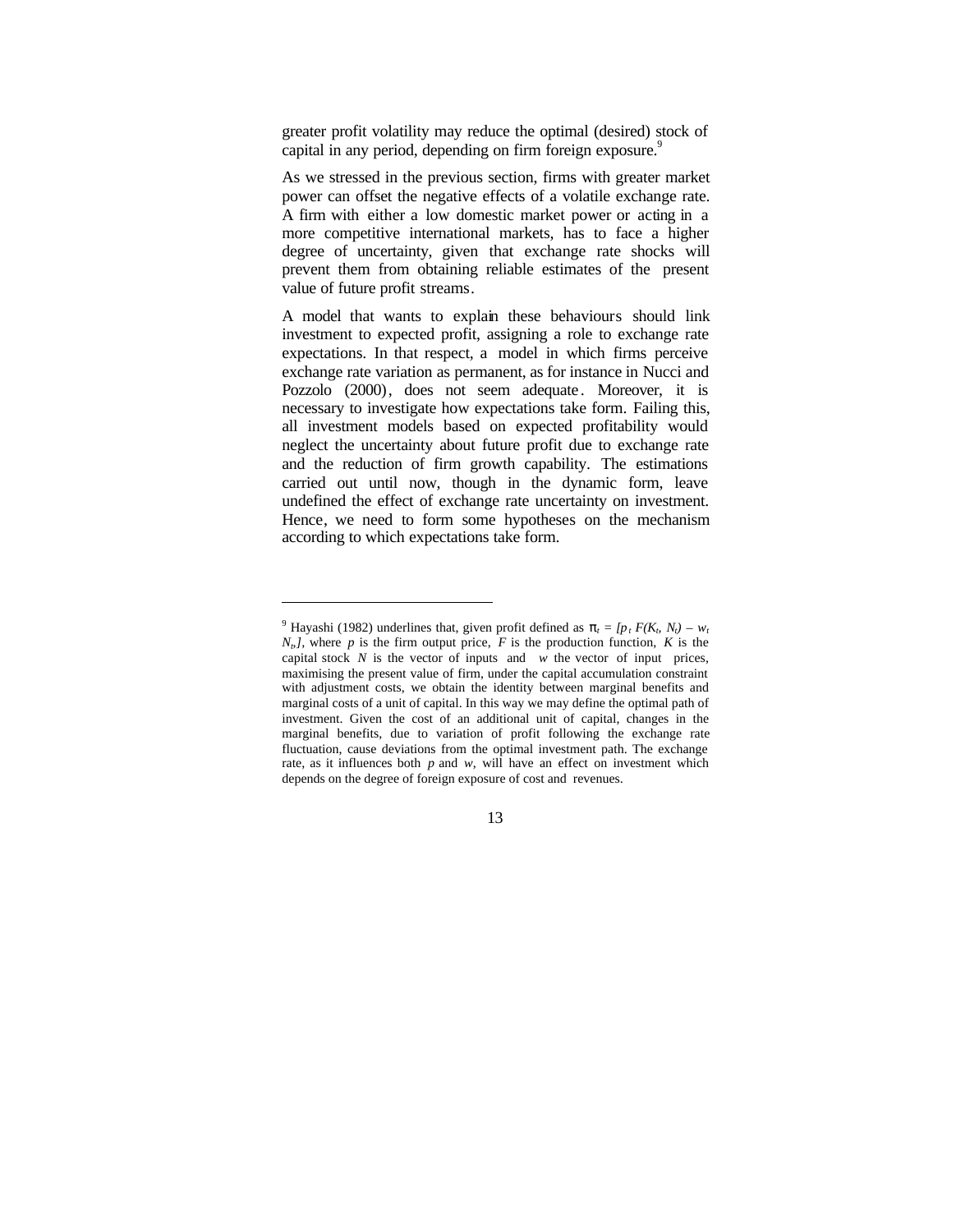## **3.1 The model**

Recently, Darby *et Al.* (1999), employing the Dixit and Pindyck (1994) model, show that exchange rate volatility may reduce investment. As a consequence of their framework, i.e. considering the invest-wait-do-not-invest decisions, they calculate the threshold values under which exchange rate volatility reduces investment. The necessary condition for investment to fall as exchange rate volatility increases depends directly on exchange rate volatility and inversely on the opportunity cost of waiting. The estimation carried out is however only loosely related to the model (Darby *et Al.*, 1999).

In our attempt to find evidence of the impact of exchange rate uncertainty on investment we prefer to shed lights on the uncertainty-expected profits relation, and to derive a simple testable model. Our hypothesis is that profit volatility influence the marginal benefit of an additional unit of capital, and this source of uncertainty may cause unexpected change in the optimal investment path. We model this approach employing the Lucas (1973) framework of optimal decisions under signal extraction problems, where profit volatility affects investment decisions.

Expected profit for a firm selling in the domestic and in the foreign market depends on the domestic and the foreign price for firm's good and its imported inputs. Although the signal extraction problem is generally related to prices, in our framework will be referred to profit. In fact, exchange rate variability affecting input and output foreign prices, makes total profit (foreign and domestic) more volatile. However, while in the original Lucas framework agents cannot distinguish the source of variability, in our framework we assume that firms can distinguish between the domestic and the foreign source of price variations. The signal extraction problem arises when, evaluating the present value of this volatile flow of foreign profits, firms are not able to precisely forecast exchange rate pattern.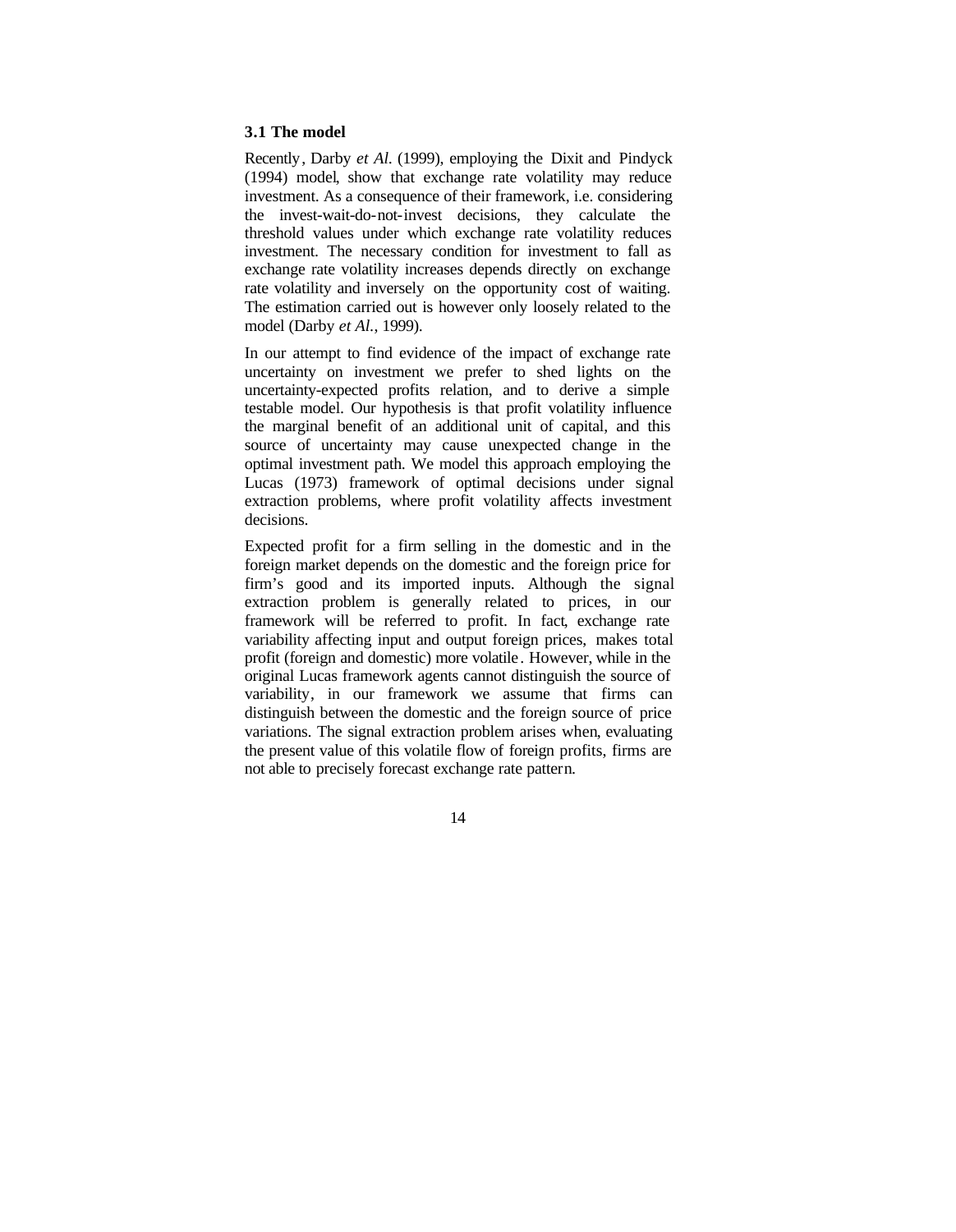If for simplicity, we neglect the labour market from our analysis (which should not be directly influenced by exchange rate)<sup>10</sup>, expected profit can be modelled as :

(3) 
$$
E_t(\mathbf{p}_t) = E_t(p_t) q_t - E_t(p_t^{in}) q_t^{in} - w_t L_t,
$$

where  $p$  and  $q$  are the good price and quantities,  $w$  is wage,  $L$  is total work force and  $p^{in}$  and  $q^{in}$  denote inputs price and quantities, respectively. By splitting both goods and input prices into the domestic and the foreign component and recalling that *d* represent the share of export and  $f$  the share of imported inputs, we can rewrite  $p_t$  as:

(4) 
$$
p_t = (I - d) p_{t,D} + d p_{t,F} = (I - d) p_{t,D} + d (p_{t,D} / rex_t).
$$

where the *D* and *F* subscripts denote respectively the domestic and the foreign price. Similarly, for the input prices we will have:

(5) 
$$
p_t^{in} = (1 - \mathbf{f})p_{t,D}^{in} + \mathbf{f}(p_{t,D}^{in}/rex_t)
$$

l

Following Lucas (1973) we assume that the expected price is a weighted average of the two components:

(6) 
$$
E_t(p_t) = (1-\mathbf{d}) (1-\mathbf{q}) p_{t,D} + \mathbf{d} \mathbf{q} E_{t-1} (p_{t,F}) =
$$

$$
= (1-\mathbf{d}) (1-\mathbf{q}) p_{t,D} [1+(\mathbf{d} \mathbf{q}/E_{t-1}(rex_t))]
$$

where  $q = s^2 e/(s^2 p + s^2 e)$  is the weight,  $s^2 e$  represents the variance of exchange rate,  $s^2$ <sub>p</sub> the variance of the price expressed in the domestic currency and *E* is the expectation operator. If  $s^2$ is relatively large with respect to  $s<sup>2</sup>$ <sub>p</sub>, then a signal extraction problem arise, as profits show a volatility mainly due to that of exchange rate. The greater is the firm foreign exposure of cost and revenues, the more unpredictable are profits. The same

<sup>&</sup>lt;sup>10</sup> Actually recent studies show that exchange rate have significant wage and employment implication (Goldberg and Tracy, 1999).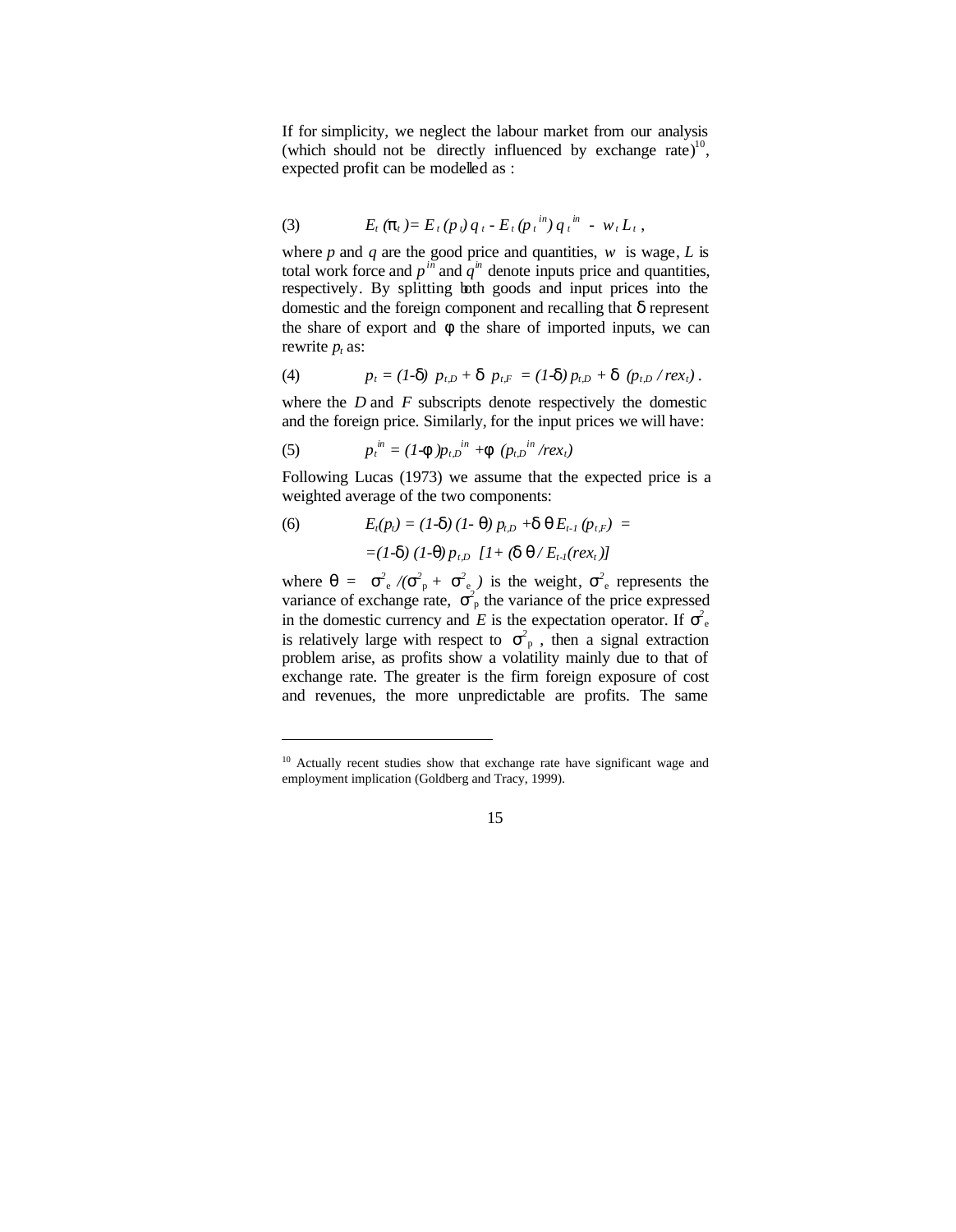argument applies to the price of imported inputs. Through these channels, exchange rate volatility determine the uncertainty on expected profit, but the extent and the implication of this relationship remain an empirical question.

# **3.2 Empirical results.**

Exchange rate variability may affects export revenues and imported costs differently. In Table 4 the variability of foreign exposure of cost and revenues is displayed. In our sample of firms we found that revenues are more volatile than costs, considering both time series and the cross section average. Thus we need to verify the existence of a different impact of exchange rate volatility on profit depending on firms specific characteristics, and in particular on their market power. In Appendix B we report the estimation of the impact of exchange rate variability on profit, split in revenue and cost channels.

Having found evidence of the reduction of profit associated to exchange rate variability, $11$  we introduce the exchange rate variability<sup>12</sup> (*SIGMA*) as a new variable in our dynamic equation (1). This variable is split according to foreign exposure of costs (*f*) and revenues (*d*). In its most general specification, equation (1) becomes:

$$
(7 \t\t\t\tD Ii,t = b0 + b1 D Vi,t + b2 D PROFITi,t ++ b3 D UCi,t + b4 D REXt + b5 Ii,t-1 + b6 Vi,t-1 ++ b7 REXt-1 + b8 SIGMAt-1 di + b9 SIGMAt-1 fi
$$

l

 $11$  See Appendix B and Table 5 for the results.

<sup>12</sup> See appendix A for the details about the calculation of *SIGMA.*

<sup>16</sup>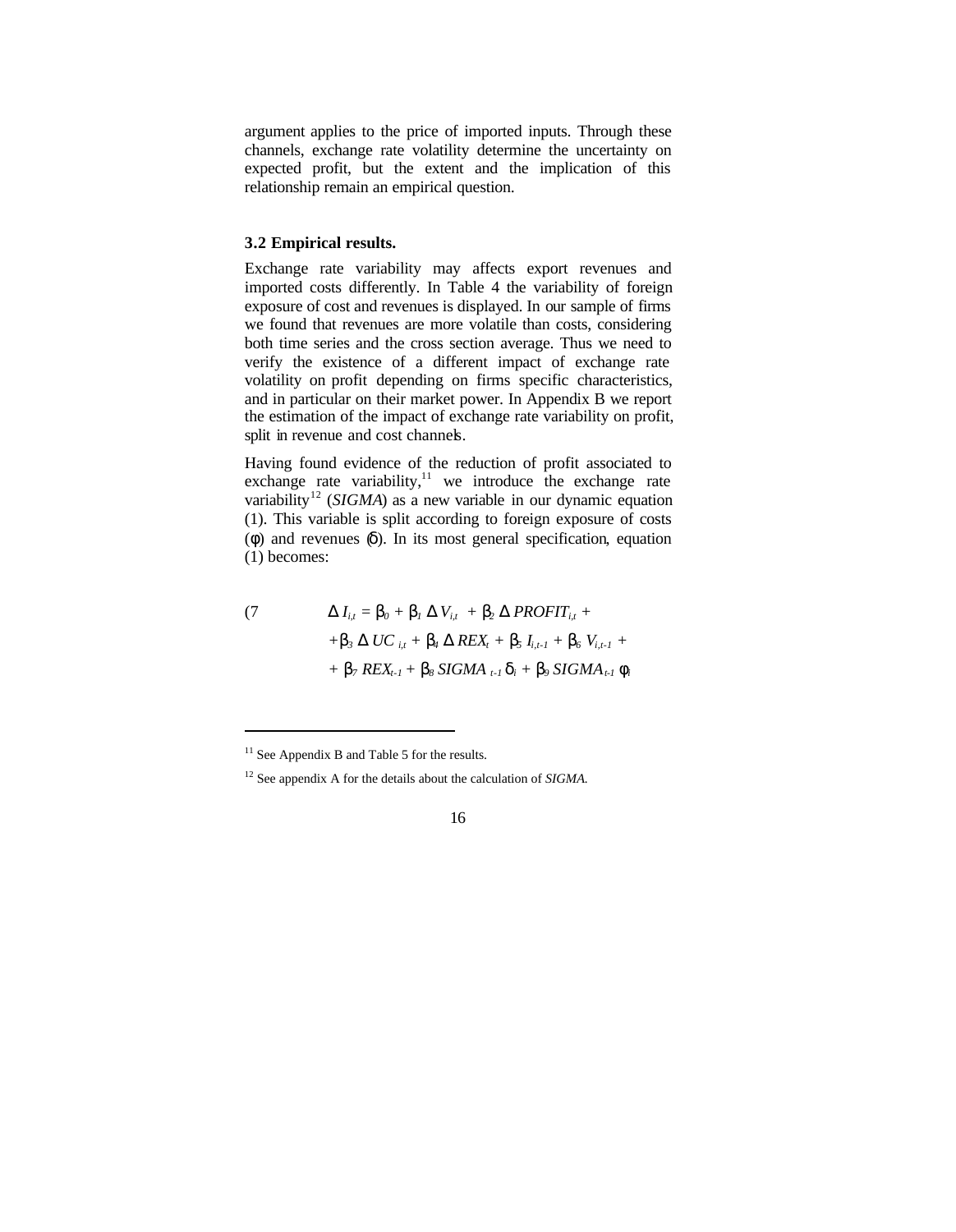Estimation results from equation (7) are reported in Tables 6 and 7.

The first finding is that an increase in exchange rate volatility reduces investment spending through the profit channel. This support the idea that profit variability depresses investment. Moreover we would expect that exchange rate volatility has a different impact depending on firm's sector and firm's market power. More specifically *SIGMA* should be less important for those firm with market power, as these are able to cushion increases in the exchange rate variability, i.e. greater uncertainty on the 'imported' costs and 'exported' revenues, with an higher mark up. $13$ 

In order to account for sector heterogeneity and for firm's market power we estimate equation (7) on four sub samples, obtained by grouping firms according to Pavitt firm classification. To understand the role played by market power we introduce slope and intercept dummies variables for firms with low and high mark up. The results are displayed in Table 7. Exchange rate variability, which is split according to foreign exposure of costs and revenues, is negative and significant for the supplierdominated sector (Pavitt 1), for the specialised suppliers sectors (Pavitt 2) and the for the scale-intensive sectors (Pavitt 3). On the contrary, exchange rate and its variability are not significant for the science-based sector (Pavitt 4). This is an important result, as we expect that R&D intensive firms are less sensitive to exchange rate fluctuations when choosing their optimal investment path. The evidence suggests that the effect of variability on the cost side fall about 53% from Pavitt 1 to Pavitt 2, while it is similar for firms in Pavitt 2 and Pavitt 3. On the revenues side the effect slides down about 62% from Pavitt 1 to Pavitt 2 and rise about 40% from this latter to Pavitt 3.

l

 $13$  From the financial point of view, firm with higher mark-up can rely on greater cash flows and thus they are less constrained in financing their investments.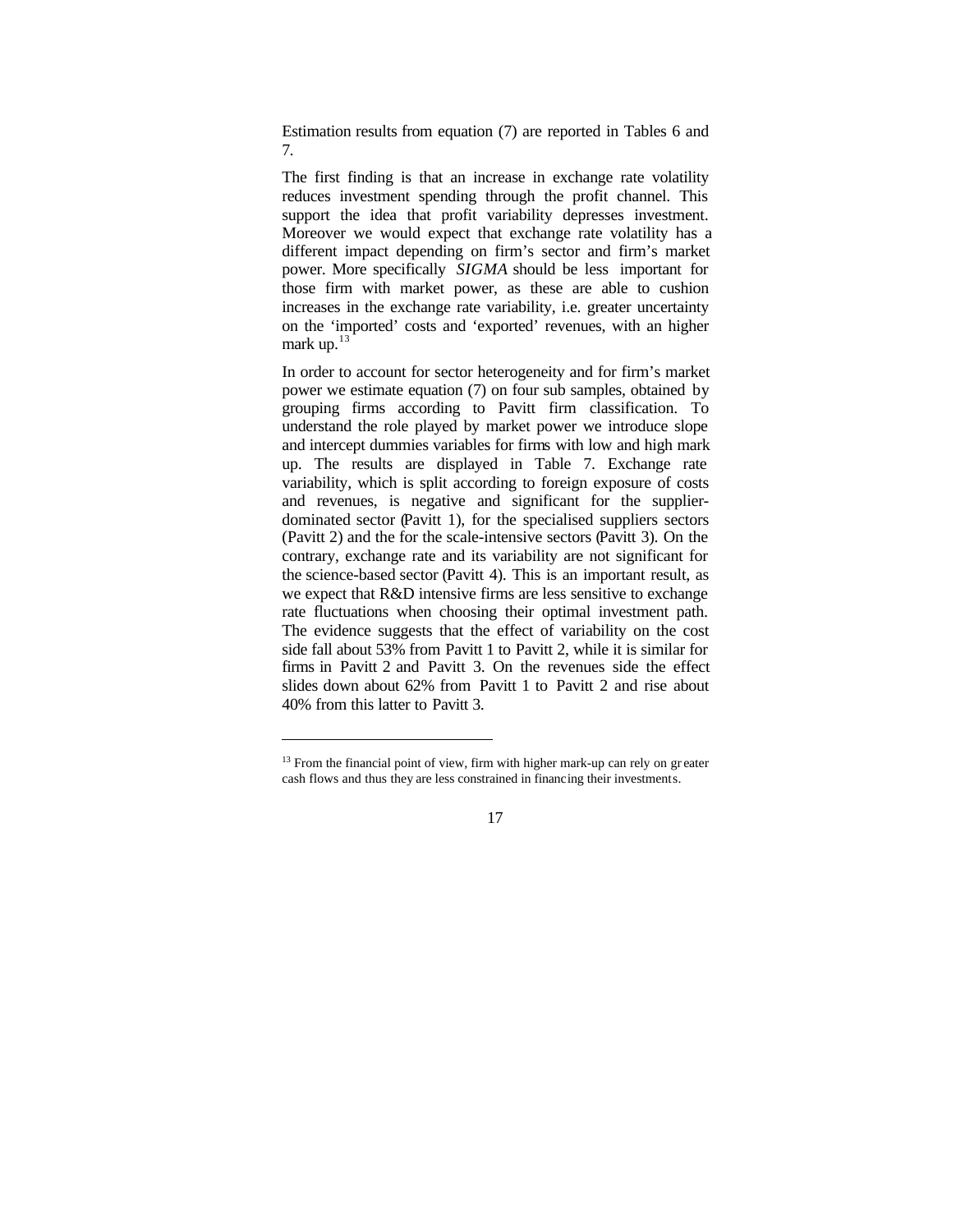Taking into account firms' market power it is possible to underline other differences in firm behaviour. In the second and third row of each Pavitt group we display the estimation results using dummies for high and low market power respectively. The intercept dummy and two slope dummies account for differences of the response of *SIGMA* that interact separately with each of the two foreign exposure terms.

The evidence put forward the idea the effect of variability on investment is strictly linked to monopoly power, but it depends on the kind of sector. For the supplier-dominated sector high mark up firms are less sensitive to exchange rate variability than the average on the revenue side, while are more sensitive on the cost side. In the specialised suppliers sector we found that firms with monopoly power are not sensitive to exchange rate volatility, while the opposite results is found in the scale-intensive sector, where low mark up firms do not seem to respond to volatility. This may be due to the fact that, in our sample, low mark up firms import less inputs and export more output than the sample average. Therefore, they are less sensitive to the cost side and, due to higher competitive international markets, they can count on a lower mark up.

On the basis of these results, we can conclude that stability of the exchange rate may have a positive effect on the investment. This seems particularly true for firms with greater monopoly power, that can rely on a less volatile stream of future profit, and can better evaluate the marginal benefit of an additional unit of capital. This results in lower constraints in the adjustment to the optimal level of investment.

# **4. Concluding remarks**

The empirical literature on the link between investment and exchange rate is rather scarce, probably due to the difficulties in disentangling the various effects within this link. However, such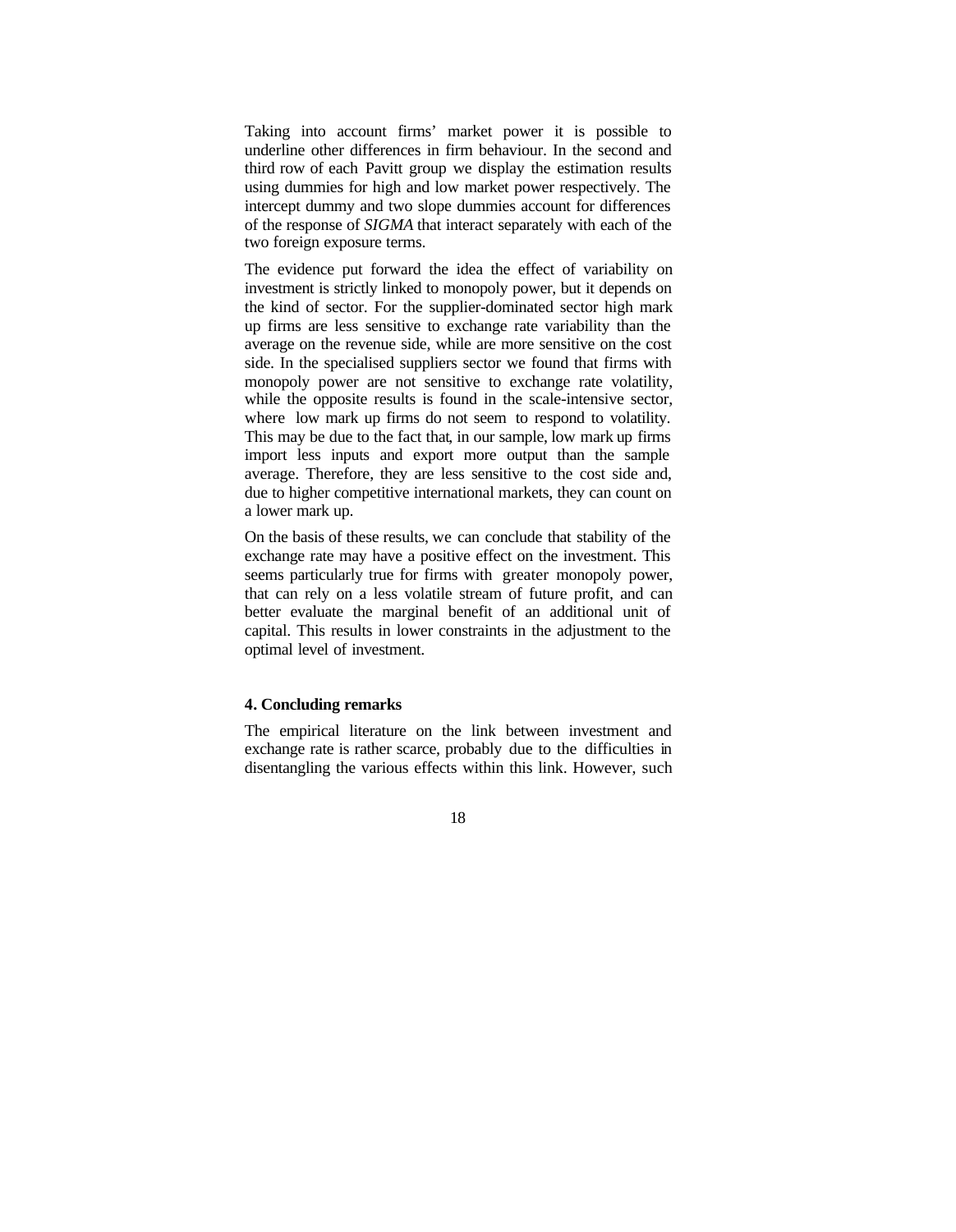an exercise is extremely useful both at microeconomic level, to understand the effects on firm growth, and at macroeconomic level, to understand the transmission effects of monetary policies.

The estimates from a dynamic ECM model show the existence of a positive long run elasticity between investment and exchange rate. This means that a devaluation does not support investment spending as previously stated by Campa and Golberg (1999). Though in the short run profits may benefit from it, this does not imply firm growth in the long run. In particular, our calculation of long run elasticities shows that firms with higher mark up, more innovative, more export oriented, less import dependent, more R&D intensive and supplying differentiated goods are less sensitive to exchange rate changes. Moreover, long run elasticities show that firms with a higher market power are more equipped to face periods of wide exchange rate variability. On the contrary, firms more import dependent are bound to a greater profit volatility and consequently to less investment spending.

Therefore the key argument is the link exchange rate volatilityuncertainty. Even though a stable exchange rate does not allow for temporary gains following a devaluation, it eliminates a great source of uncertainty in the economic system. Profit expectations can be better evaluated by both firms and the financial system, resulting in higher confidence on investment profitability. This has been verified employing a dynamic model which takes into account profit expectations. Our results show exchange rate volatility may exacerbate that of profits, because of signal extraction problems, which in turn reduce firms forecast ability and investment spending. The decrease in investment spending is inversely proportional to firm market power.

Another important result emerging from the empirical analysis is the importance of the two channels (revenues and costs) through which exchange rate affects investment. A devaluation may increase investment provided that the effect on costs is lower than that on revenues. This depends on the degree of firm foreign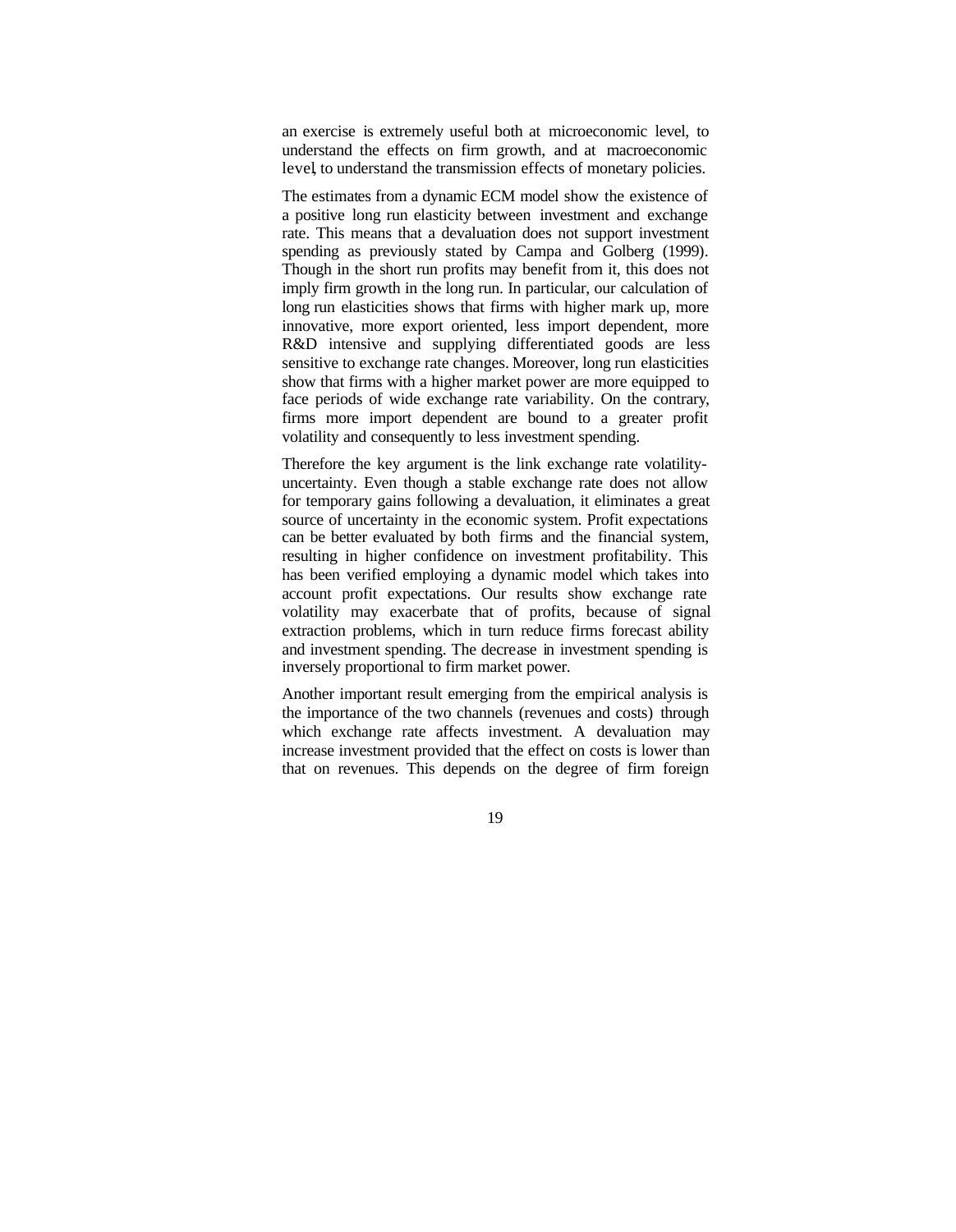exposure and on other firm characteristics, such as its sector. According to our hypothesis, a volatile exchange rate reduces investment because it raises the difficulties related to the evaluation of marginal benefits of new capital goods. However, firms with high market power result being more sheltered with respect to this problem.

To this extent, an economic system may benefit from a stable exchange rate in terms of investment and profit, provided it is able to strengthen its firm market power.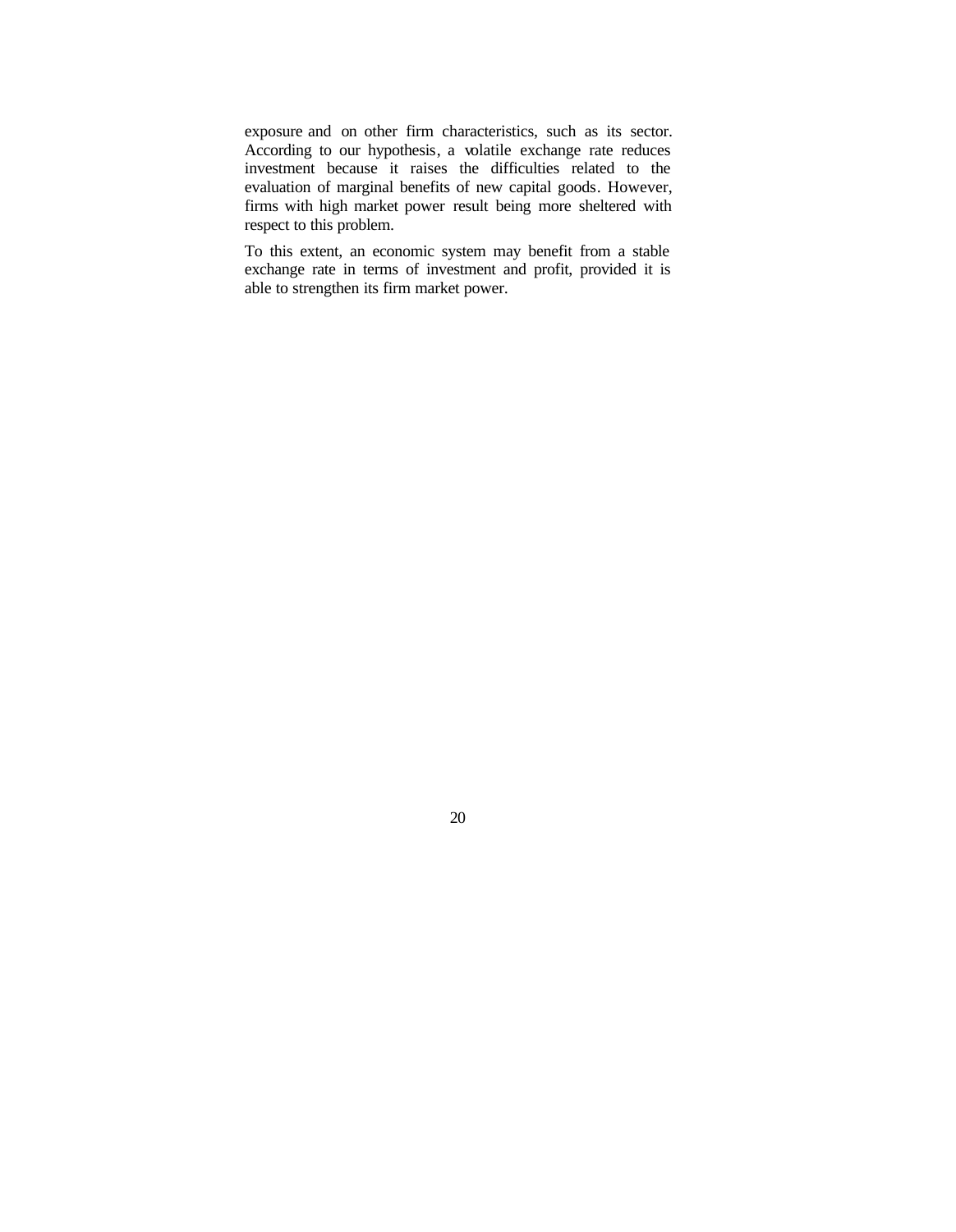# **References**

- Campa, J., L. Goldberg (1995), "Investment, exchange rates and external exposure", *Journal of International Economics*, vol. 38, n.3-4, pp. 297-320.
- Campa, J., L. Goldberg (1999), "Investment, Pass-Through and Exchange Rates: a Cross-Country Comparison", *International Economic Review*, vol. 40, n. 2, May, pp. 287-314.
- Darby J, Hallet A.H., Ireland J., L. Piscitelli (1999), "The impact of exchange rate uncertainty on the level of investment", *The Economic Journal*, vol. 109, n. 2, pp 55-67.
- Dixit A., R. Pindyck (1994), "Investment under uncertainty", Princeton, Princeton University Press.
- Gavin M. (1992), "Monetary Policy, Exchange Rates and Investment in a Keynesian Economy", *Journal of International Money and Finance*, vol. 11, n.2, pp. 145-161
- Goldberg L. (1993), "Exchange Rate and Investment in United States Industry", *Review of Economics and Statistics*, vol. LXXV, n. 4, November, pp. 575-588.
- Goldberg L., Tracy J. (1999), "Exchange Rates and Local Labour Markets", *Federal Reserve Bank of New York,* Staff Report, February, n. 63.
- Hayashi F. (1982), "Tobin's Marginal q and Average q: a Neoclassical Interpretation", *Econometrica*, vol.50, pp.213- 224.
- Lucas R. (1973), "Some International Evidence on outputinflation trade offs*"*, *American Economic Review*, vol. 63, pp.326-334.
- Lucas R., E. Prescott (1971), "Investment Under Uncertainty", *Econometrica*, vol.39, pp. 658-681.
- Nucci F., A.F. Pozzolo (2000), "Investment and the Exchange Rate", *European Economic Review*, vol. XX, pp. 259-283.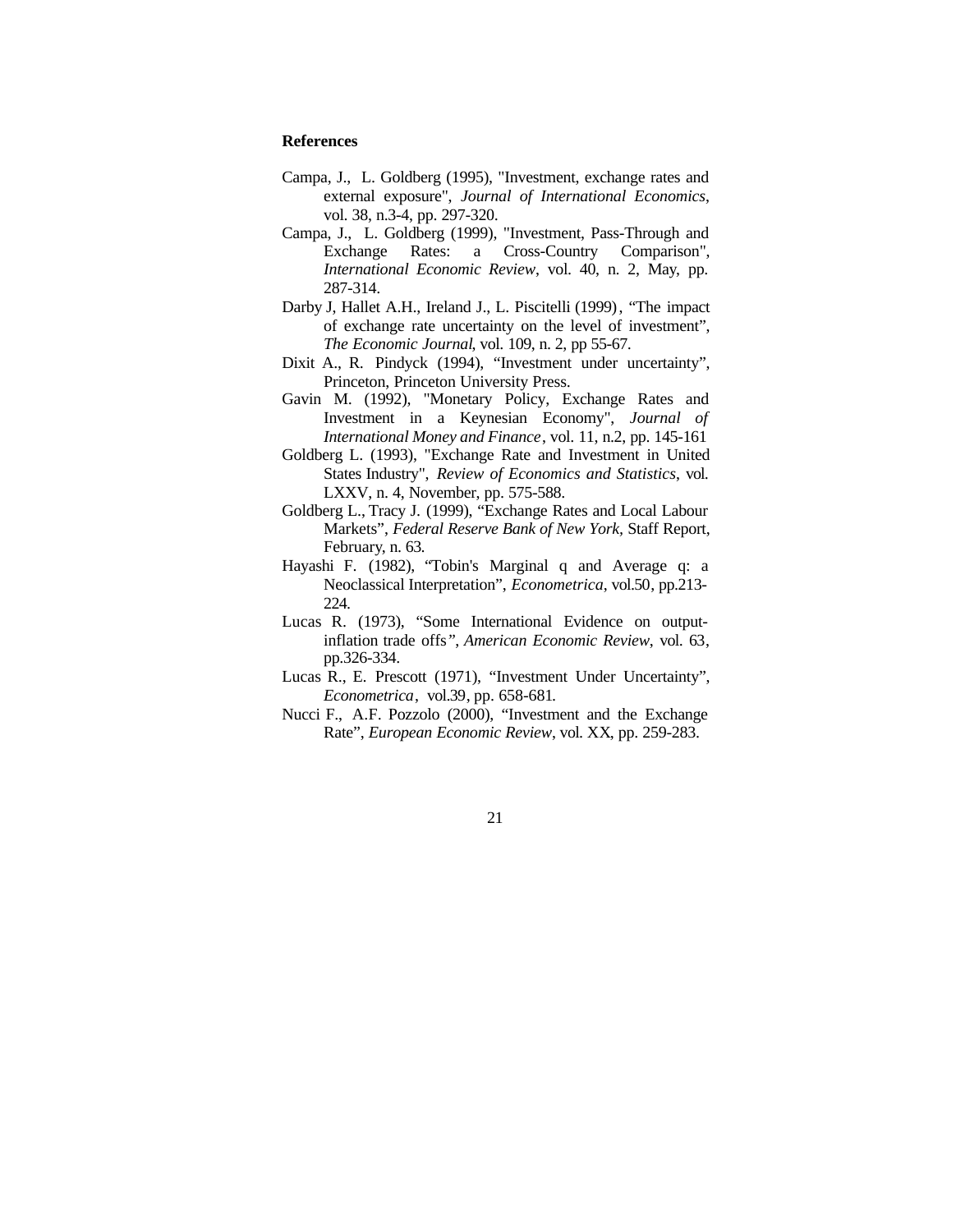- Onida F. (1986), "Tassi di cambio, vantaggi comparati e struttura industriale", in T. Padoa Schioppa (ed.), *"Il sistema dei cambi oggi"*, Bologna, il Mulino.
- Paganetto L. (1995), "Tassi di cambio, investimenti e sistema industriale italiano", in Studi per il *Cinquantenario*, Ufficio Italiano Cambi, Bari-Roma, Laterza, pp.85-111.
- Schiantarelli F. (1996), Financial Constraints and Investment: Methodological Issues and International Evidence, Oxford Review of Economic Policy, Summer, v. 12, iss. 2, pp. 70- 89.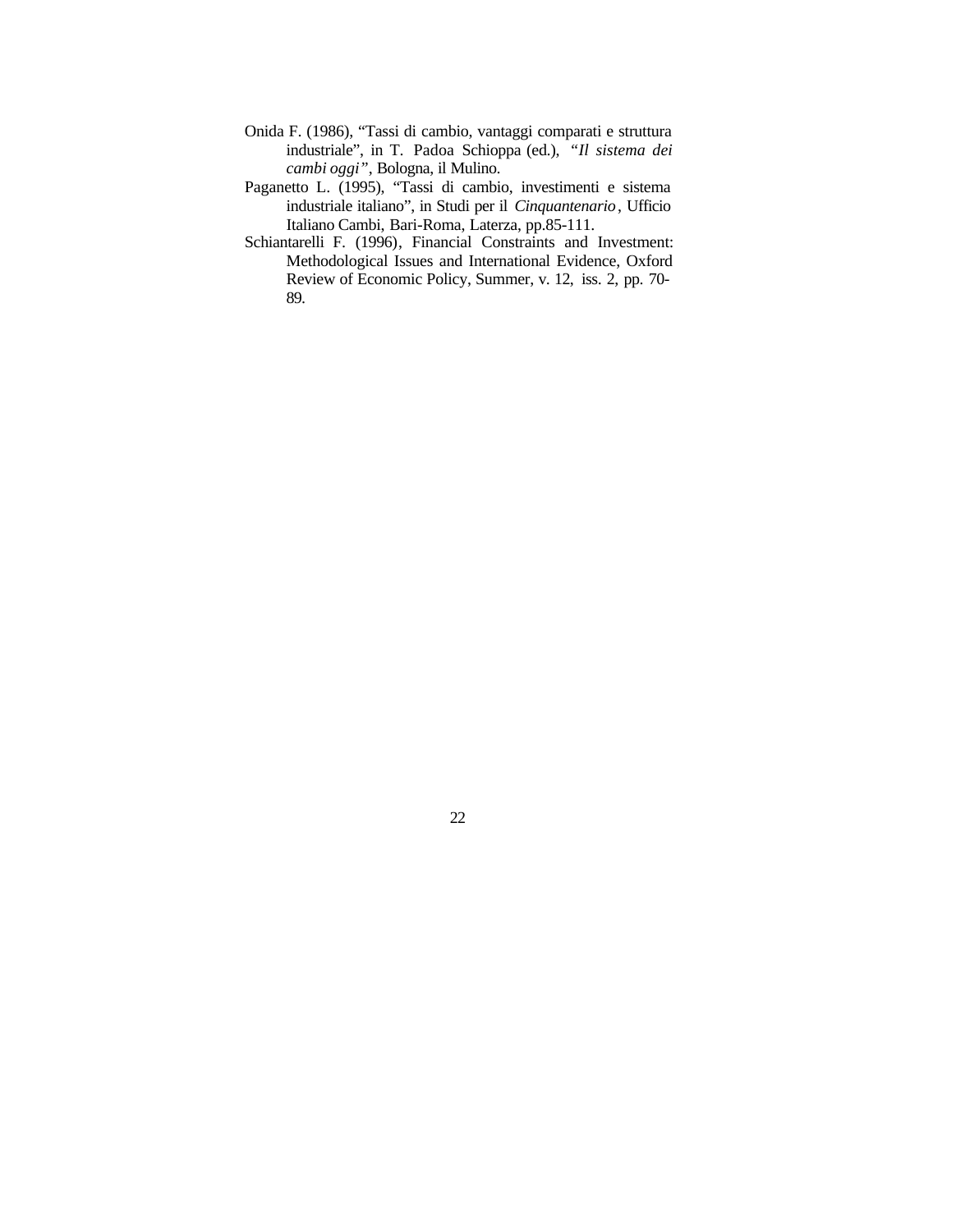# **Appendix A – Data sources and variables description**

**Data Set**. The data set employed in this paper is collected by Mediocredito Centrale. The Survey of Manufacturing Firms (SMF) is carried on by the Observatory on small and medium firms, which is within the Research Department of Mediocredito Centrale. The survey was put in place for the first time in 1968, and then repeated more o less every five years until 1989. From 1989 the interval has been reduced to three years. The last three versions cover the period 1989-91, 1992-94 and 1995-97. The SFM samples firms with 11 to 500 employees and it collects information on all the firms with more than 500 employees. The sample, of about 5000 firms, has been stratified according to the number of employees and location, taking as benchmark the Census of Italian Firms.

We employ two surveys covering a period of 6 years (1989-94), with 2988 firms. The choice of period is particularly interesting because it comprises a period of wide exchange rate variability, due to the exit of lira from SME.

#### **Firm variables.**



where *Pi* is the deflator for new capital goods, *dep* is depreciation rate of installed physical capital, calculated with a moving average over three years of the ratio between depreciation and the book value of physical capital; *r* is the average interest rate on debt, calculated with a moving average over three years of the ratio between total interest paid and the sum of short and long term debts.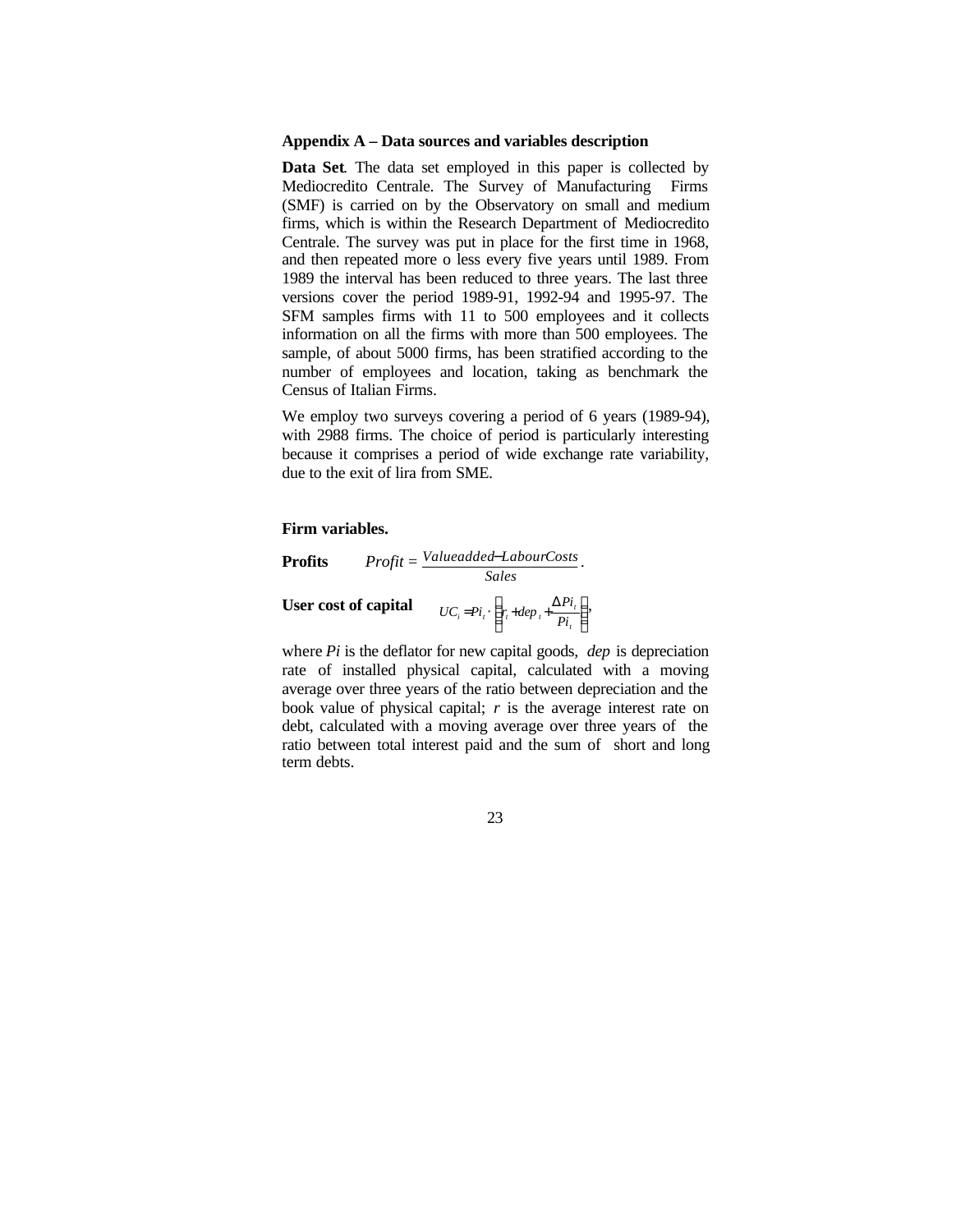**Mark-up** mkup = 1-  $[(\text{ sales} + \Delta \text{ inventories} - \text{intermediate}])$  $inputs$  / (sales +  $\Delta$ inventories)]

## **Foreign exposure of cost and revenues.**

By this term we denote the degree of firm dependence respectively on import of inputs and export sales. This latter value is reported in the survey. The foreign exposure of cost is proxied by the ratio between debt with foreign suppliers and debt with all suppliers. If firms keep stable relationship with non domestic suppliers, this measure is likely to be unbiased.

## **Foreign exposure of revenues**

 $\delta$  = export / sales

# **Foreign exposure of costs**

 $\phi$  = debt with foreign suppliers / debt with all suppliers

# **Macroeconomic variables**

# **Exchange rate**

*REX* is the actual real exchange rate as calculated by Banca d'Italia. This is the price of a bundle of foreign currencies expressed in terms of liras. Therefore a reduction of exchange rate means a devaluation of lira with respect to the currencies in the bundle.

The rate of growth is obtained by  $(rex_t - rex_{t-1})$  /  $rex_t$ .

The exchange rate variability is calculated as the annual average standard deviation of quarterly *REX.*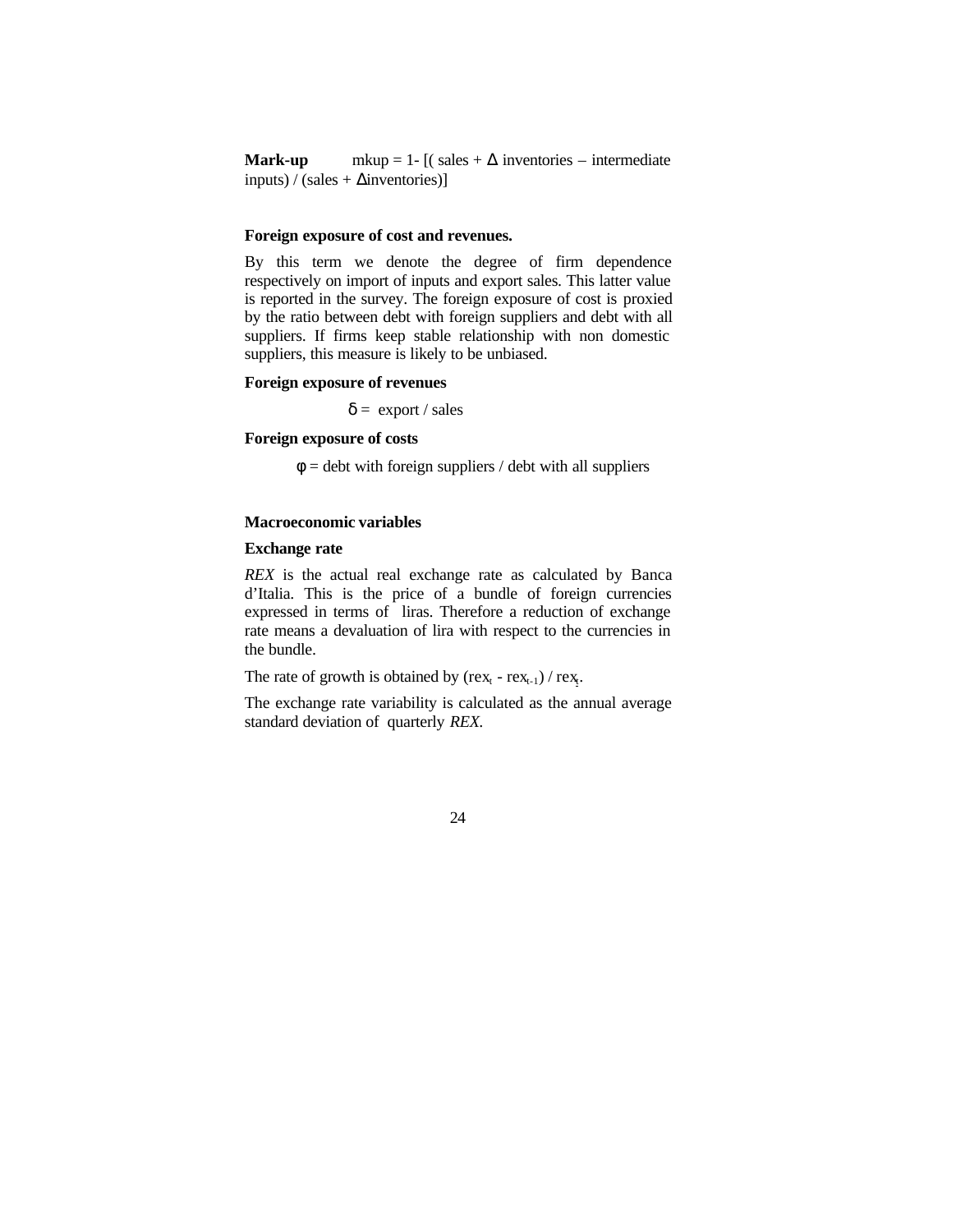# **Deflators**

Sales are deflated employing GDP deflators. Investment is deflated using the investment deflator (Source Banca d'Italia).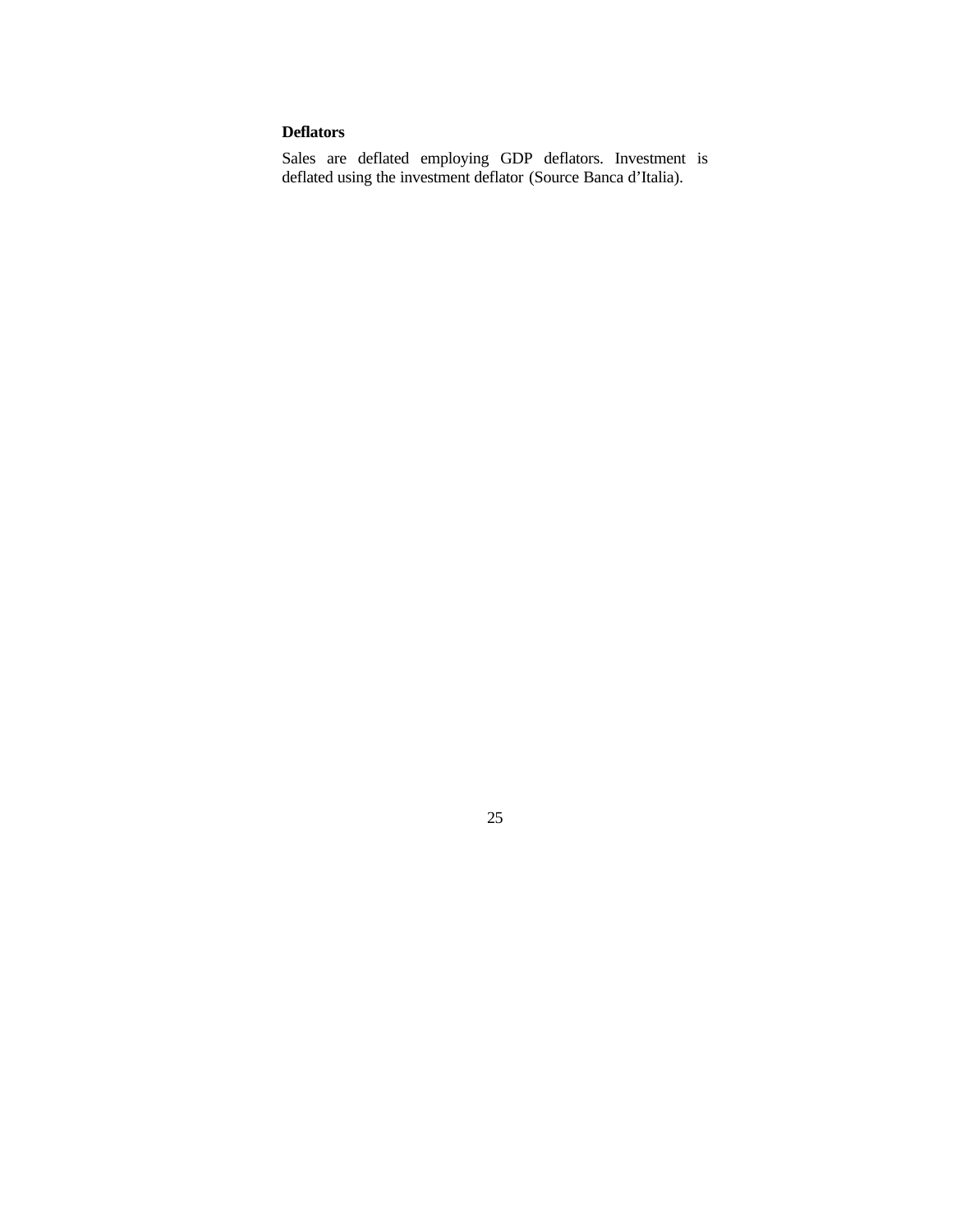# **Appendix B - The impact of exchange rate variability on profit.**

The exchange rate-profit relationship may be estimated by OLS employing the following equation:

(B.1) 
$$
PROFIT_{i,t} = \mathbf{b}_0 \, PROFIT_{i,t-1} + \mathbf{b}_1 \, rex_{t-1} + \mathbf{b}_2 \, SIGMA_{t-1}
$$

where SIGMA denotes exchange rate variability<sup>14</sup>. In order to verify the impact through the costs and revenues channels, we split exchange rate variability according to foreing exposure of costs (*f*) and revenues (*d*):

(B.2) 
$$
PROFIT_{i_{1}t} = \mathbf{b}_0 \; PROFIT_{i_{1}t-1} + \mathbf{b}_1 \; rex_{t-1} ++ \mathbf{b}_2 \; (\mathbf{d}_i \; SIGMA_{t-1}) + \mathbf{b}_3 \; (\mathbf{f}_i \; SIGMA_{t-1})
$$

The results are reported in Table 5. In the first row the estimate of parameters of equation (B.1) are displayed. A devaluation in the previous period increases profit, but exchange rate variability, represented by *SIGMA*, reduces firm profitability.<sup>15</sup> In the second row we show the results of the estimation of equation (B.2), with *SIGMA* split. We found evidence for the theoretical hypothesis that while an increment of volatility may reduce profit through the cost channel, it may increase them through that of revenues, because a greater variability is associated to higher profit opportunities. This findings can be strengthen if we take into account firm market power. In the last two rows of Table 5 we estimate equation (B.2) introducing a dummy for mark up. Firms with higher market power are not sensitive to exchange rate

l

<sup>14</sup> See appendix A for the details about the calculation of *SIGMA.*

<sup>&</sup>lt;sup>15</sup> The test on the restriction on the parameters  $\mathbf{b}_2 = \mathbf{b}_3 = 0$  in equation (A.2) shows the importance of *SIGMA* in the profit function.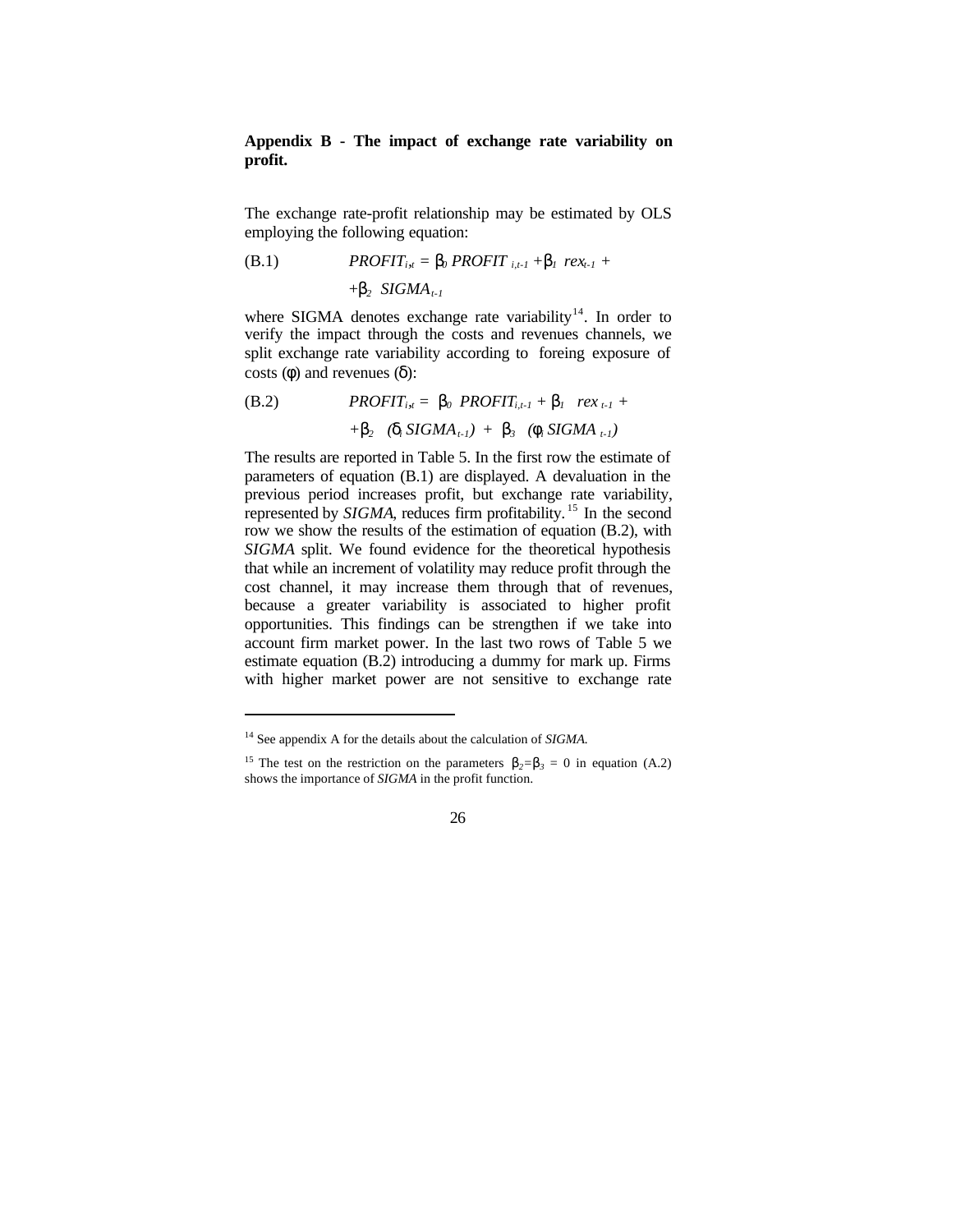volatility through the cost channel, as they can offset a rise in the cost of imported inputs with higher mark ups. On the contrary firms with less market power seem able to profit from exchange rate variability.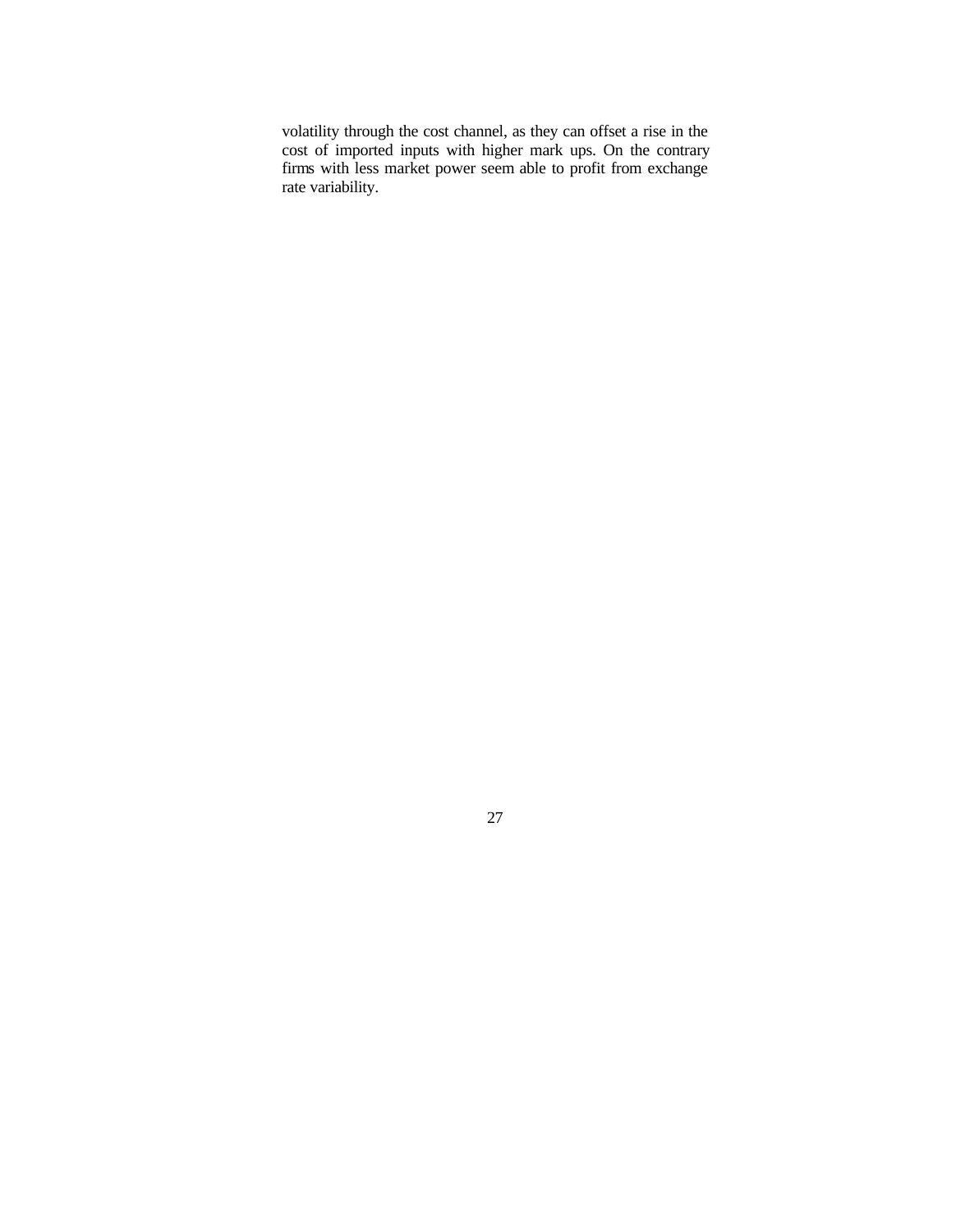|                                                | Whole sample (2988 firms) and groups $- (1989-1994)$ <sup>*</sup> |          |                 |                      |              |                      |             |                                 |              |      |  |  |  |
|------------------------------------------------|-------------------------------------------------------------------|----------|-----------------|----------------------|--------------|----------------------|-------------|---------------------------------|--------------|------|--|--|--|
|                                                | <b>INTP</b>                                                       | D V      | D<br>PROFIT DUC |                      | <b>D</b> REX | $V_{t-1}$            | $REX_{t-1}$ | $I_{t-1}$                       | Ad.<br>$R^2$ | DW   |  |  |  |
| Whole sample                                   | $-2,530$                                                          | 1,009    | $-0,053$        | $-1,500$             | 0,526        | 0,669                | 1,905       | $-0,720$                        | 0.39         | 1,97 |  |  |  |
|                                                | $(-80, 44)$                                                       | (49,21)  | $(-7,23)$       | $(-59,25)$ $(3,16)$  |              | $(206,30)$ $(32,75)$ |             | $\overline{(-)}$<br>266,76)     |              |      |  |  |  |
| Supplier-dominated<br>sectors Pavitt 1         | $-2,550$                                                          | 1,108    | $-0,129$        | $-1,667$             | 1,523        | 0,693                | 2,090       | $-0,758$                        | 0,40         | 1,90 |  |  |  |
|                                                | $(-31,66)$                                                        | (37,20)  | $(-12,26)$      | $(-82, 88)$          | (11,31)      | (81, 33)             | (15, 74)    | <sup>-</sup><br>179,08)         |              |      |  |  |  |
| Specialised suppliers<br>sectors Pavitt 2      | $-2,583$                                                          | 0,892    | 0,015           | $-1,377$             | $-1,193$     | 0,673                | 1,445       | $-0,706$                        | 0,38         | 2,05 |  |  |  |
|                                                | $(-45, 52)$                                                       | (19, 75) | (0, 85)         | $(-23, 49)$          | $(-4,16)$    | (76, 57)             | (15, 86)    | <sup>-</sup><br>112,01)         |              |      |  |  |  |
| Scale-intensive sectors<br>Pavitt <sub>3</sub> | $-1,907$                                                          | 0,990    | $-0,130$        | $-1,297$             | 1,692        | 0,602                | 1,401       | $-0,698$                        | 0,38         | 1,97 |  |  |  |
|                                                | $(-10, 34)$                                                       | (19,03)  | $(-4,21)$       | $(-17,74)$ $(4,50)$  |              | (26,74)              | (8,18)      | $(-53,75)$                      |              |      |  |  |  |
| Science-based sectors<br>Pavitt 4              | $-3,969$                                                          | 1,974    | 0,297           | $-2,167$             | 0,882        | 0,692                | 4,148       | $-0.618$                        | 0,34         | 1,96 |  |  |  |
|                                                | $(-11, 32)$                                                       | (5,57)   | (3, 47)         | $(-9,10)$            | (0, 741)     | (13, 54)             | (5, 89)     | $(-14,77)$                      |              |      |  |  |  |
| Export on sales $<$ 35%                        | $-2,934$                                                          | 1,148    | $-0.08$         | $-1,713$             | 1,957        | 0,736                | 2,378       | $-0,773$                        | 0,42         | 1,90 |  |  |  |
|                                                | $(-82,20)$                                                        | (54, 37) | $(-5,04)$       | (-<br>102,67         | (9, 35)      | (176, 67)            | (17,07)     | $\left( -\right)$<br>212,63)    |              |      |  |  |  |
| Export on sales $> 35\%$                       | $-3,264$                                                          | 0,982    | 0,045           | $-1,315$             | 0,521        | 0,758                | 0,550       | $-0,723$                        | 0,39         | 2,07 |  |  |  |
|                                                | $(-38, 54)$                                                       | (22, 87) | (3,05)          | $(-35, 35)$          | (2,803)      | (74, 11)             | (6,94)      | $\overline{(\cdot)}$<br>115,86) |              |      |  |  |  |
| Capacity utilization rate<br>< 85%             | $-2,610$                                                          | 0,944    | 0,005           | $-1,348$             | 0,127        | 0,698                | 1,719       | $-0,743$                        | 0.39         | 1,98 |  |  |  |
|                                                | $(-48, 48)$                                                       | (99, 33) | (0, 48)         | $(-36, 49)$          | (0, 87)      | (109, 63)            | (20,95)     | $\overline{(-)}$<br>171,82)     |              |      |  |  |  |
| Capacity utilization rate<br>> 85%             | $-2,295$                                                          | 1,336    | $-0,032$        | $-1,582$             | 1,753        | 0,632                | 1,676       | $-0,690$                        | 0.39         | 2,01 |  |  |  |
|                                                | $(-40,07)$                                                        | (23,04)  | $(-2, 33)$      | $(-49,36)$           | (9, 88)      | (79, 86)             | (12,29)     | $(-91, 29)$                     |              |      |  |  |  |
| Share of innovative<br>investment $> 35%$      | $-2,171$                                                          | 1,512    | $-0,013$        | $-1,401$             | $-0,072$     | 0,633                | 1,315       | $-0,695$                        | 0,38         | 2,02 |  |  |  |
|                                                | $(-32,94)$                                                        | (19,61)  | $(-0, 55)$      | $(-20, 24)$          | $(-0,300)$   | (62, 37)             | (8, 74)     | $(-88,23)$                      |              |      |  |  |  |
| Share of innovative<br>investment $<$ 35%      | $-2,604$                                                          | 0,844    | $-0,034$        | $-1,59$              | 1,222        | 0,685                | 2,086       | $-0,741$                        | 0,40         | 1,98 |  |  |  |
|                                                | $(-38,66)$                                                        | (17,20)  | $(-2, 14)$      | $(-27,94)$ $(10,45)$ |              | (87, 46)             | (11, 18)    | <sup>-</sup><br>166,27          |              |      |  |  |  |
| Area - North                                   | $-2,689$                                                          | 1,195    | $-0,088$        | $-1,654$             | 0,344        | 0,713                | 1,980       | $-0,768$                        | 0,42         | 1,94 |  |  |  |
|                                                | $(-67, 01)$                                                       | (89, 81) | $(-9, 38)$      | $(-63,36)$           | (2,52)       | $(151,82)$ $(22,52)$ |             | <sup>-</sup><br>242,62)         |              |      |  |  |  |
| Area - Centre South                            | $-2,050$                                                          | 0,622    | 0,050           | $-1,032$             | 1,768        | 0,555                | 1,660       | $-0,595$                        | 0,28         | 2,03 |  |  |  |

**Table 1 – Estimates of the dynamic investment model (ECM)**: equation (1)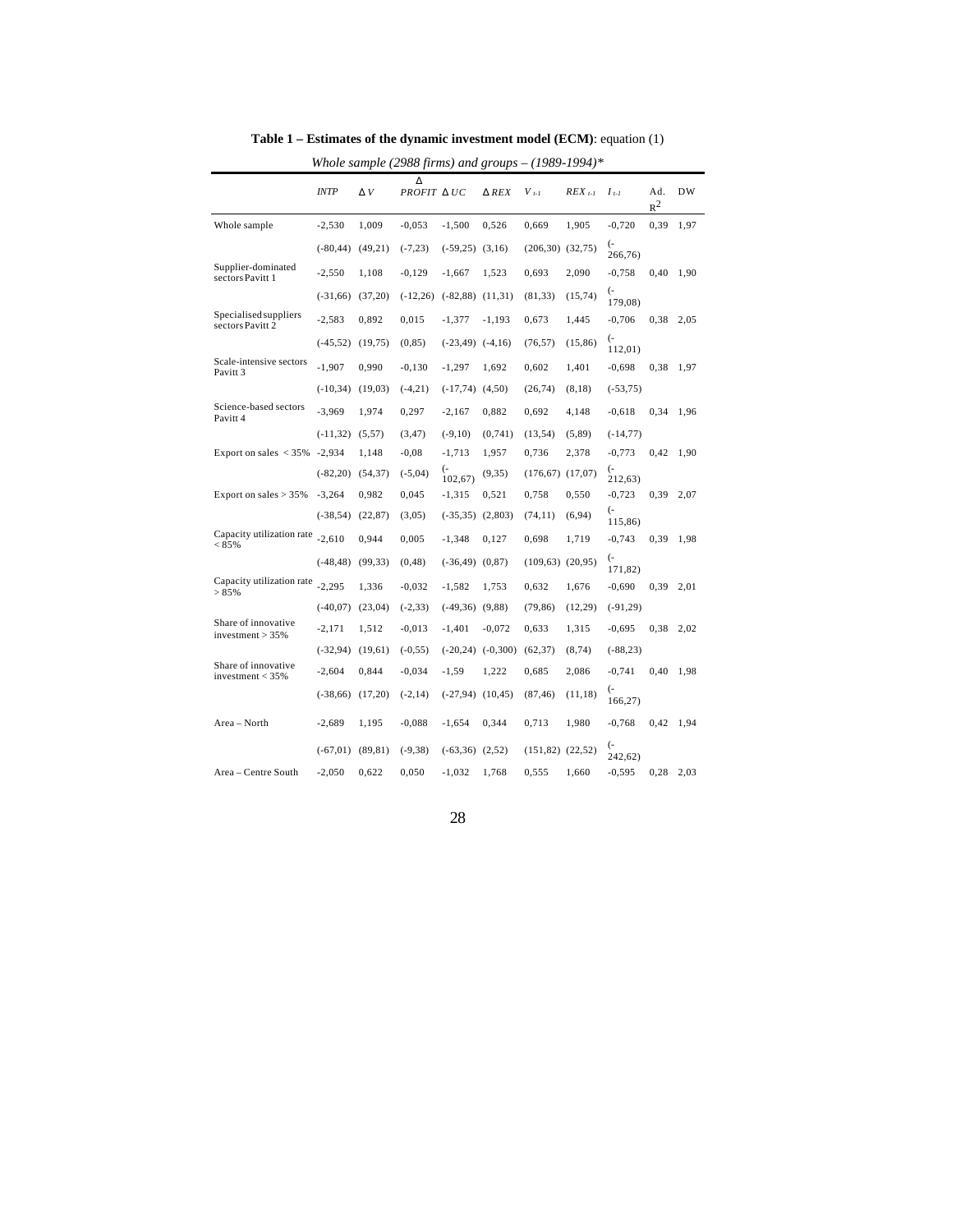|                                 | $(-72, 37)$ | (19,35)  | (2,92)     | $(-19,75)$ $(6,581)$ |          | $(135,80)$ $(9,52)$  |          | $(-77, 33)$                |      |      |
|---------------------------------|-------------|----------|------------|----------------------|----------|----------------------|----------|----------------------------|------|------|
| Mark $up > 55\%$                | $-2,418$    | 1,068    | $-0.054$   | $-1,512$             | 0,281    | 0.677                | 1,254    | $-0,730$                   | 0.39 | 2.01 |
|                                 | $(-43,57)$  | (28,07)  | $(-4,69)$  | $(-33,93)$ $(1,21)$  |          | $(108,89)$ $(10,33)$ |          | <sup>-</sup><br>169,96)    |      |      |
| Mark $up < 55\%$                | $-2,613$    | 0,987    | $-0,066$   | $-1,534$             | 0,727    | 0,666                | 2,437    | $-0,719$                   | 0.39 | 1,89 |
|                                 | $(-74, 14)$ | (92, 29) | $(-4, 42)$ | $(-38,69)$           | (3,85)   | (124, 96)            | (33,86)  | <sup>-</sup><br>123,56)    |      |      |
| Imported Inputs $> 20\%$ -3,282 |             | 1,295    | $-0,090$   | $-2,089$             | 1,308    | 0,782                | 2,735    | $-0,804$                   | 0,44 | 1,94 |
|                                 | $(-42, 28)$ | (17,02)  | $(-2,95)$  | $(-28, 97)$          | (3,70)   | (77,00)              | (17, 78) | (-<br>102,87)              |      |      |
| Imported inputs $< 20\%$ -2,904 |             | 1,161    | 0,053      | $-1,276$             | 0,353    | 0,707                | 1,492    | $-0,714$                   | 0.36 | 2,01 |
|                                 | $(-46,94)$  | (21, 13) | (2,77)     | $(-20,00)$           | (1,242)  | (71, 12)             | (9,29)   | <sup>-</sup> )<br>100, 12) |      |      |
| Employees less than 50 -0,447   |             | 0,501    | $-0,051$   | $-1,403$             | $-0.897$ | 0,399                | 0,384    | $-0,647$                   | 0.36 | 1,99 |
|                                 | $(-8, 94)$  | (8,67)   | $(-6,03)$  | $(-33,75)$ $(-9,22)$ |          | (67, 15)             | (1,72)   | <sup>-</sup><br>165,80)    |      |      |
| Employees more than<br>50       | $-2,791$    | 1,174    | $-0.058$   | $-1,556$             | 1,355    | 0,713                | 2,401    | $-0,753$                   | 0,38 | 1,97 |
|                                 | $(-65, 23)$ | (45, 78) | $(-8,22)$  | $(-47,67)$           | (8,07)   | $(162,61)$ $(28,18)$ |          | <sup>-</sup><br>289,58)    |      |      |

GLS estimation method for 6 years. Student's t in brackets.

Dependent variable rate of growth of  $I$  (Investment). All regressors are in logs:  $V_{it}$ -(Sales); PROFIT<sub>it</sub> (Profit), UC<sub>it</sub> (User cost of capital);  $REX_t$  (real exchange rate of the lira). The actual estimation period is 1991-1994, due to the lags and first differences in the variables.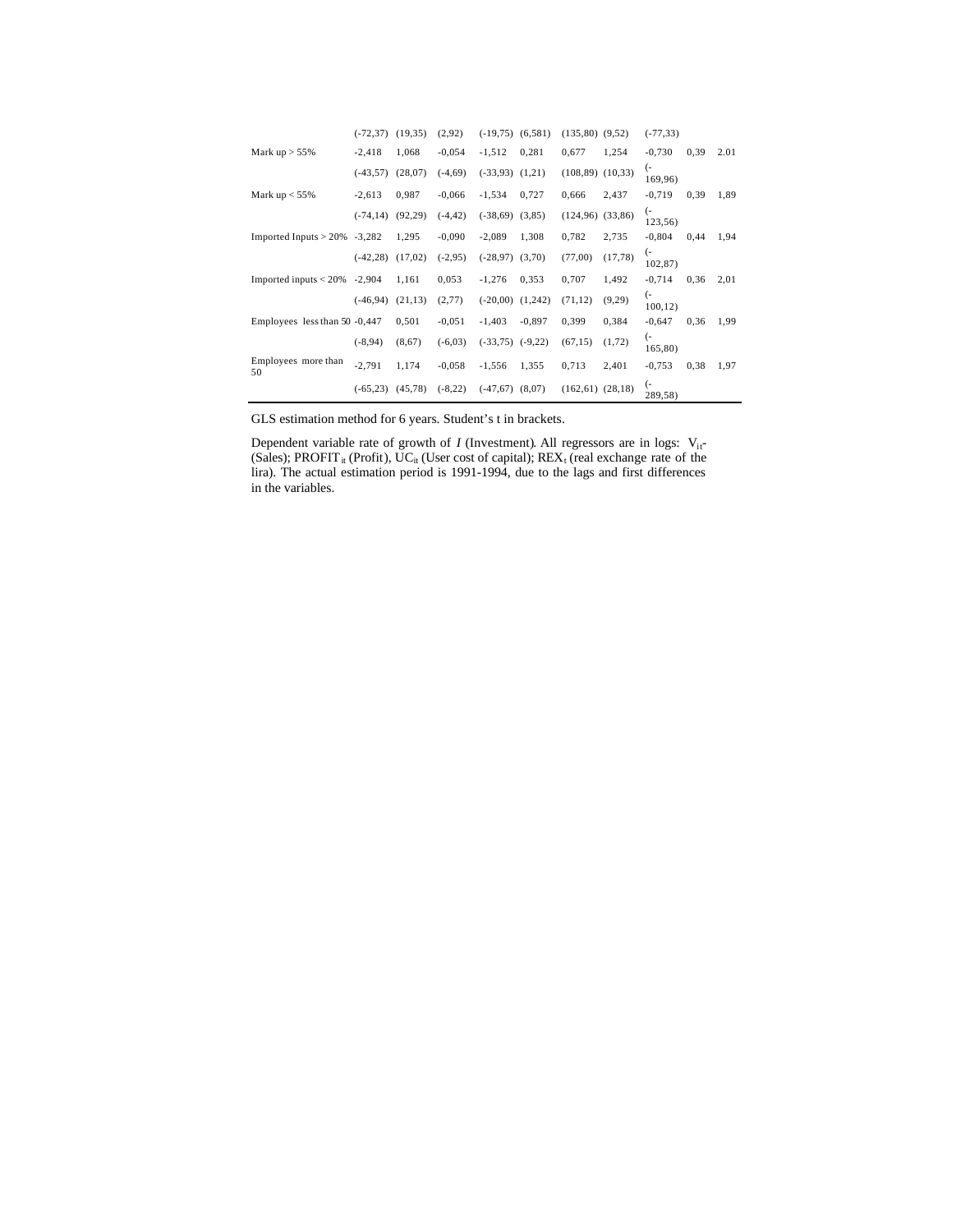|                                              | $\epsilon_{\rm{rex}}$ | $\varepsilon_{\rm{fat}}$ |
|----------------------------------------------|-----------------------|--------------------------|
| Whole sample                                 | 2,646                 | 0,929                    |
| Supplier-dominated sectors Pavitt 1          | 2,757                 | 0,914                    |
| Specialised suppliers sectorsPavitt 2        | 2,047                 | 0,953                    |
| Scale-intensive sectors Pavitt 3             | 2,007                 | 0,862                    |
| Science-based sectors<br>Pavitt <sub>4</sub> | 6,712                 | 1,120                    |
| Export on sales $<$ 35%                      | 3,076                 | 0,952                    |
| Export on sales $> 35\%$                     | 0,761                 | 1,048                    |
| Capacity utilisation<br>$< 85\%$             | 2,314                 | 0,939                    |
| Capacity utilisation > 85%                   | 2,429                 | 0,916                    |
| Share of innovative investment $> 35\%$      | 1,892                 | 0,911                    |
| Share of innovative investment $<$ 35%       | 2,815                 | 0,924                    |
| Area North                                   | 2,578                 | 0,928                    |
| Area Centre-South                            | 2,790                 | 0,933                    |
| Mark-up $> 55\%$                             | 1,717                 | 0,927                    |
| Mark-up $< 55\%$                             | 3,389                 | 0,926                    |
| Imported inputs $> 20\%$                     | 3,401                 | 1,028                    |
| Imported inputs $<$ 20%                      | 2,090                 | 0,990                    |
| Employes < 50                                | $0.594**$             | 0,617                    |
| Employes > 50                                | 3,189                 | 0,947                    |

**Table 2 - Long Run elasticities:** equation (1) *Whole sample (2988 firms) and groups – (1989-1994)\**

\* From equation (1):  $\varepsilon_{\text{rex}} = -(\beta_9 / \beta_5)$ ,  $\varepsilon_{\text{fatt}} = -(\beta_6 / \beta_5)$ .

\*\* Not significant at 5% level.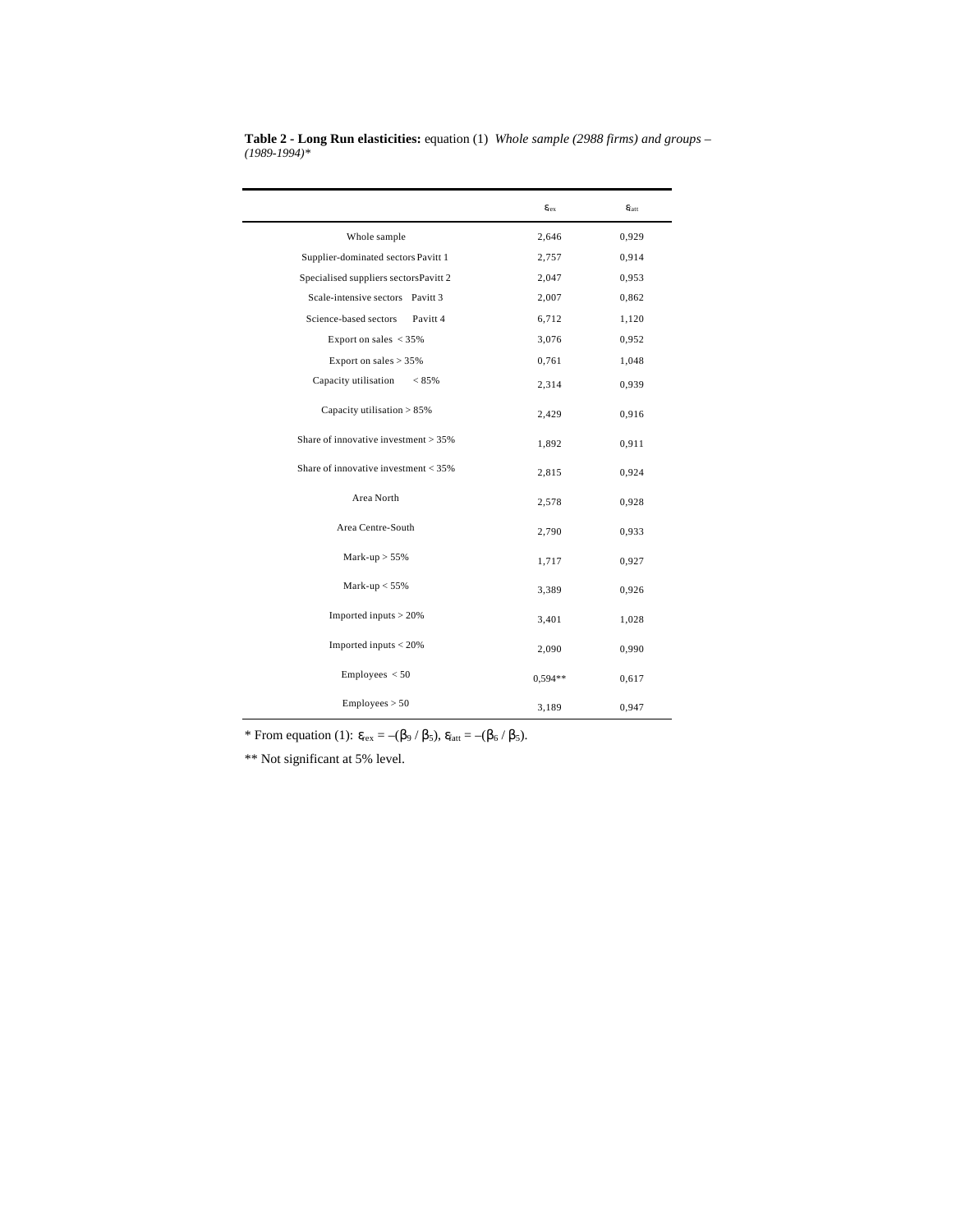| Dependent variable: $\Delta I$                 | $\Delta I_{t-1}$ | $\Delta V$ | $\triangle$ REX $\bullet$ $\phi$<br>(Cost) | $\triangle$ REX $\bullet$ $\delta$<br>(Revenues |
|------------------------------------------------|------------------|------------|--------------------------------------------|-------------------------------------------------|
| Whole sample                                   | $-0,477$         | 0,581      | 8,638                                      | $-1,712$                                        |
|                                                | $(-97, 01)$      | (10, 48)   | (9,10)                                     | $(-3, 72)$                                      |
| Supplier-dominated sectors Pavitt 1            | $-0,449$         | 0,371      | 7,890                                      | 0,542                                           |
|                                                | $(-20, 89)$      | (2,19)     | (3,28)                                     | (0,52)                                          |
| Specialised suppliers sectorsPavitt 2          | $-0,487$         | 0,563      | 8,504                                      | $-2,953$                                        |
|                                                | $(-45, 11)$      | (3,97)     | (5,25)                                     | $(-2, 91)$                                      |
| Scale-intensive sectors<br>Pavitt <sub>3</sub> | $-0,395$         | 0,513      | 8,929                                      | $-2,466$                                        |
|                                                | $(-39,03)$       | (3,12)     | (2,63)                                     | $(-9, 14)$                                      |
| Science-based sectors<br>Pavitt 4              | $-0,694$         | 3,390      | 5,272                                      | $-3,542$                                        |
|                                                | $(-11,25)$       | (5,73)     | (0,75)                                     | $(-0, 64)$                                      |
| Capacity utilization rate<br>< 85%             | $-0,497$         | 0,322      | 4,076                                      | $-0,468$                                        |
|                                                | $(-133,40)$      | (3, 34)    | (2,77)                                     | $(-0, 74)$                                      |
| Capacity utilization rate<br>> 85%             | $-0,402$         | 1,000      | 10,004                                     | $-1,662$                                        |
|                                                | $(-89,16)$       | (10, 77)   | (4,69)                                     | $(-1, 85)$                                      |
| Share of innovative investment $>35\%$         | $-0,473$         | 0,703      | 5,031                                      | $-2,342$                                        |
|                                                | $(-64, 46)$      | (6,22)     | (2,89)                                     | $(-3,68)$                                       |
| Share of innovative investment $<$ 35%         | $-0,441$         | 0,225      | 9,951                                      | $-0,334$                                        |
|                                                | $(-34, 77)$      | (6, 58)    | (6,29)                                     | $(-0, 64)$                                      |
| Area - North                                   | $-0,472$         | 0,812      | 8,422                                      | $-0,074$                                        |
|                                                | $(-46, 46)$      | (9,24)     | (8,16)                                     | $(-0, 12)$                                      |
| Area - Centre South                            | $-0,511$         | $-0,532$   | 5,241                                      | $-5,466$                                        |
|                                                | $(-13, 78)$      | $(-2, 28)$ | (1,73)                                     | $(-3, 33)$                                      |
| Mark $up > 55\%$                               | $-0,502$         | 0,759      | 7,390                                      | 0,609                                           |
|                                                | $(-13,66)$       | (3,02)     | (1,95)                                     | (0, 24)                                         |

**Table 3 - Dynamic investment model**: equation (2) *Whole sample (2988 firms) and groups – (1989-1994)\**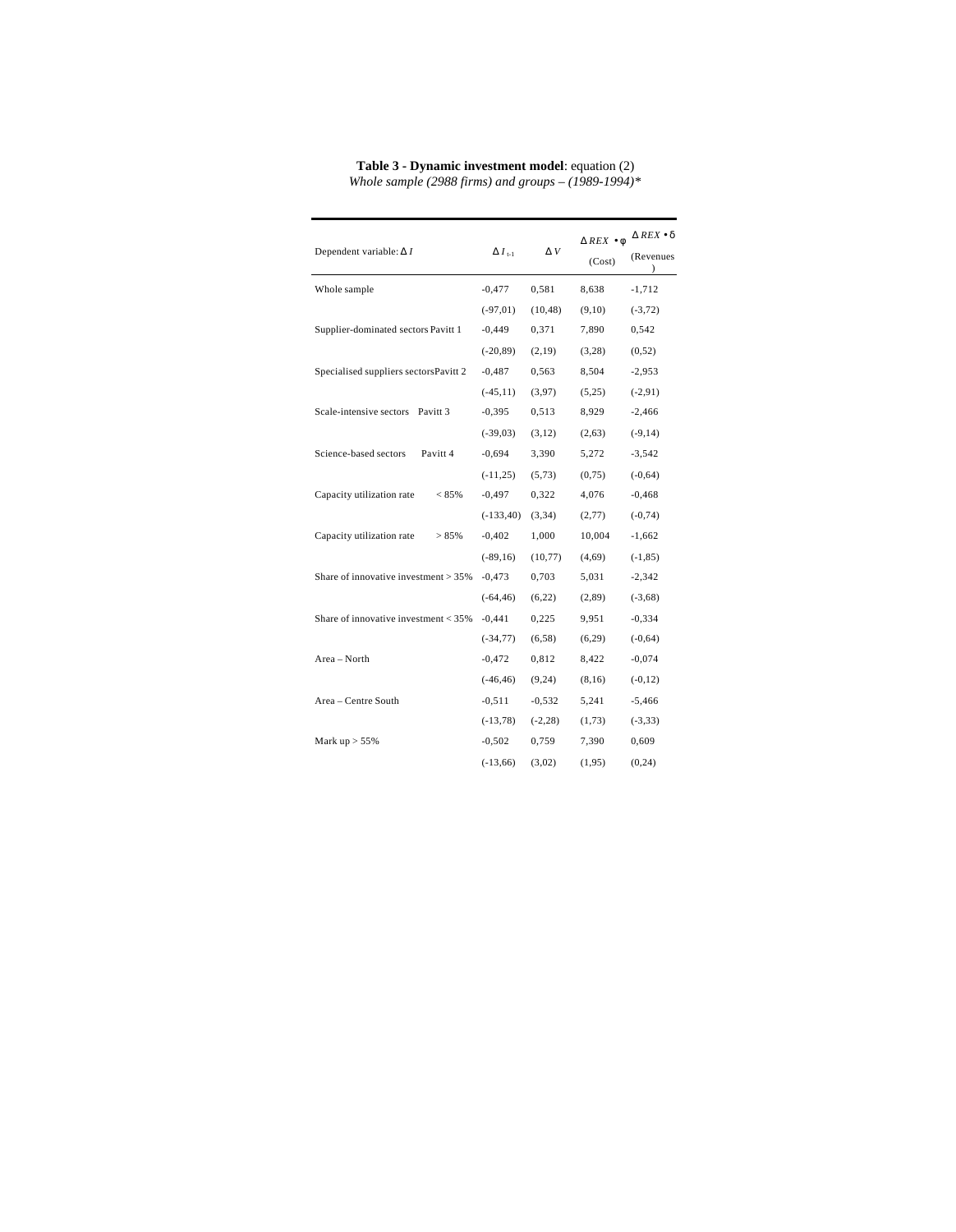| Mark $up < 55\%$ | $-0.472$    | 0.476     | 8.948   | $-2,946$   |
|------------------|-------------|-----------|---------|------------|
|                  | $(-11,61)$  | (1,51)    | (2, 44) | $(-1,30)$  |
| Emploves < 50    | $-0.378$    | $-0.024$  | 4.875   | $-7,403$   |
|                  | $(-13,01)$  | $(-0.06)$ | (1,07)  | $(-5, 14)$ |
| Emploves > 50    | $-0.507$    | 0.613     | 9.616   | $-0,964$   |
|                  | $(-57, 41)$ | (6,66)    | (10,04) | $(-1, 77)$ |

\* GLS estimation method for 6 years. Student's t in brackets.

Dependent variable rate of growth of *I* (Investment). All regressors are in logs:  $V_{it}$ -(Sales); REX<sub>t</sub> (real exchange rate of the lira);  $d$  (foreign exposure of revenues);  $f$  (foreign exposure of costs). The actual estimation period is 1992-1994, due to the lags and first differences in the variables.

## **Table 4**

# **Foreign exposure of costs and revenues: standard deviation**

| Years                 | of costs<br>f | Foreign exposure Foreign exposure<br>of revenues |
|-----------------------|---------------|--------------------------------------------------|
| 1990                  | 0.0108        | 0.0160                                           |
| 1991                  | 0.0019        | 0.0029                                           |
| 1992                  | 0.0026        | 0.0039                                           |
| 1993                  | 0.0237        | 0.0352                                           |
| 1994                  | 0.0047        | 0.0070                                           |
| Cross-section average | 0.0178        | 0.0286                                           |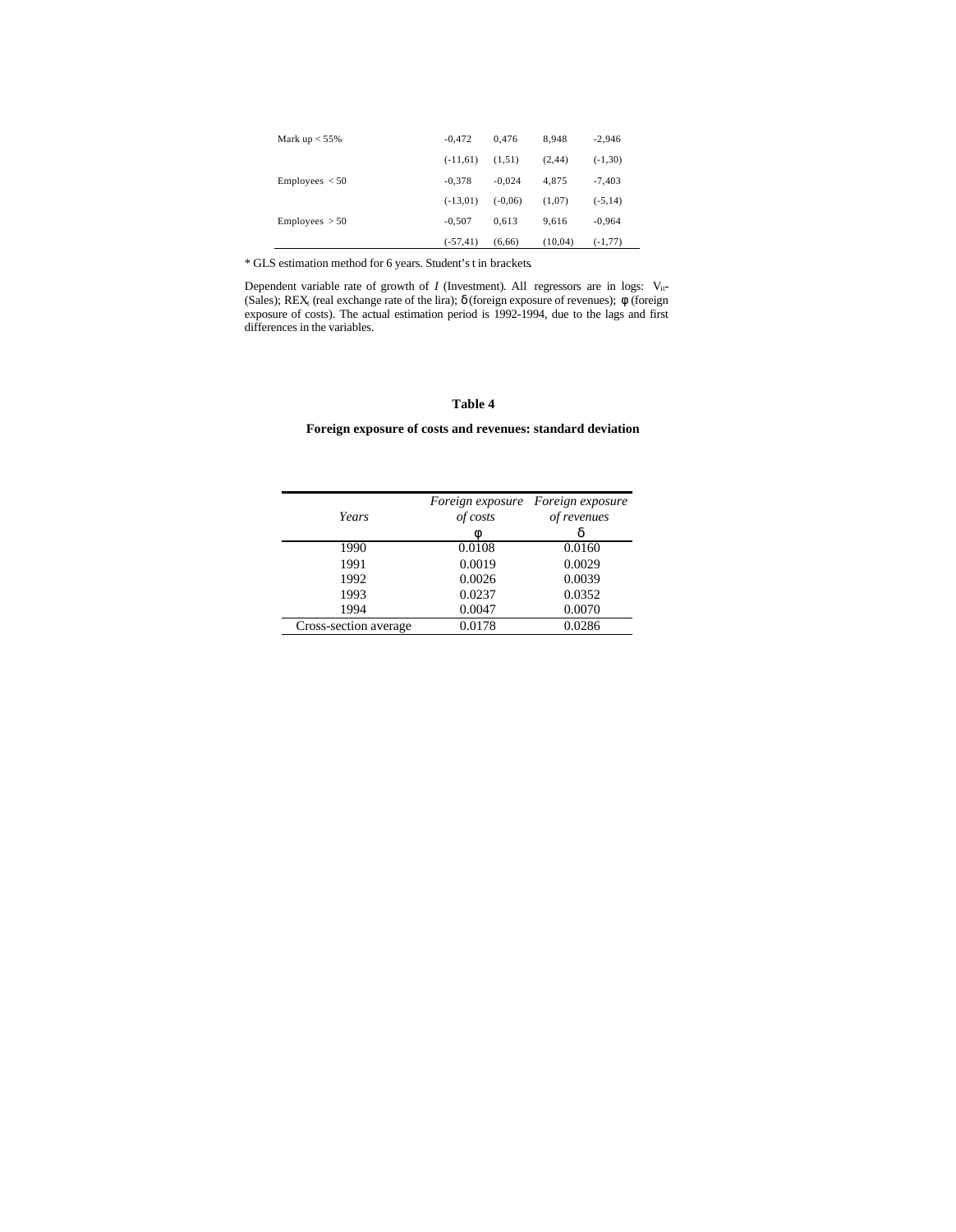|     | Whole sample (2988 firms) – (1989-1994)* |                      |              |        |                                  |                         |                        |                     |                                      |           |      |
|-----|------------------------------------------|----------------------|--------------|--------|----------------------------------|-------------------------|------------------------|---------------------|--------------------------------------|-----------|------|
|     | <b>PROFIT</b><br>$(t-1)$                 | rex                  | <b>SIGMA</b> | d      | $SIGMA \times SIGMA \times$<br>f | Dummy<br>high<br>markup | Dummy<br>low<br>markup | Slope<br>dummy<br>d | Slope<br>dummy<br>SIGMA× SIGMA×<br>f | Ad. $R^2$ | DW   |
| (1) | 0,912                                    | $-1,517$             | $-0.011$     |        |                                  |                         |                        |                     |                                      | 0.33      | 2,48 |
|     | (766, 8)                                 | $(-59,70)$ $(-3,93)$ |              |        |                                  |                         |                        |                     |                                      |           |      |
| (2) | 0,903                                    | $-1,781$             |              | 0,064  | $-0,048$                         |                         |                        |                     |                                      | 0.31      | 2,47 |
|     | (1069)                                   | $(-73, 77)$          |              | (7,60) | $(-4, 14)$                       |                         |                        |                     |                                      |           |      |
| (3) | 0,924                                    | $-1,091$             |              |        |                                  | $-0.083$                |                        | 0,094               | $-0,002$                             | 0,32      | 2,50 |
|     | (398,8)                                  | $(-24,6)$            |              |        |                                  | $(-13, 54)$             |                        | (8, 40)             | $(-0,13)$                            |           |      |
| (4) | 0,928                                    | $-1,112$             |              |        |                                  |                         | $-0,097$               | 0,130               | 0,039                                | 0.32      | 2,50 |
|     | $(349, 48)$ $(-24, 81)$                  |                      |              |        |                                  |                         | $(-16, 43)$ $(11, 78)$ |                     | (2, 45)                              |           |      |

# **Table 5 Exchange rate variability and Profits**

\* GLS estimation method for 6 years. Student's t in brackets.

Dependent variable log *PROFIT* (Profit): *REXt* (real exchange rate of the lira); *SIGMA* (standard deviation of *REX*); *d* (foreign exposure of revenues); *f* (foreign exposure of costs). The actual estimation period is 1990-1994, due to the lags and first differences in the variables. all regressors are in logs.

#### **Table 6 Estimates of the dynamic investment model (ECM) with exchange rate variability**

|  |  |  | INTP $\mathbf{D}V$ $\mathbf{D}PROFI$ $\mathbf{D}UC$ $\mathbf{D}REX$ $V_{t-1}$ $REX_{t-1}$ $I_{t-1}$ SIGMA $Ad, R^2$ $DW$ |  |      |
|--|--|--|--------------------------------------------------------------------------------------------------------------------------|--|------|
|  |  |  | $-2,372$ 1,00 $-0,034$ $-1,595$ $-3,913$ 0,654 1,779 $-0,705$ $-0,366$ 0,40                                              |  | 1,90 |
|  |  |  | $(-104,1)$ $(88,8)$ $(-5,40)$ $(-174,5)$ $(-22,79)$ $(288,3)$ $(41,98)$ $(-911,1)$ $(-68,19)$                            |  |      |

*Whole sample (2988 firms) – (1989-1994)\**

\* GLS estimation method for 6 years. Student's t in brackets.

Dependent variable is the rate of growth of *I* (Investment). All regressors are in logs:  $V_{it^-}$  (Sales); *PROFIT*<sub>i</sub> (Profit), *UC*<sub>it</sub> (User cost of capital); *REX*<sub>1</sub> (real exchange rate of the lira); *SIGMA* (standard deviation of *REX*). The actual estimation period is 1990-1994, due to the lags and first differences in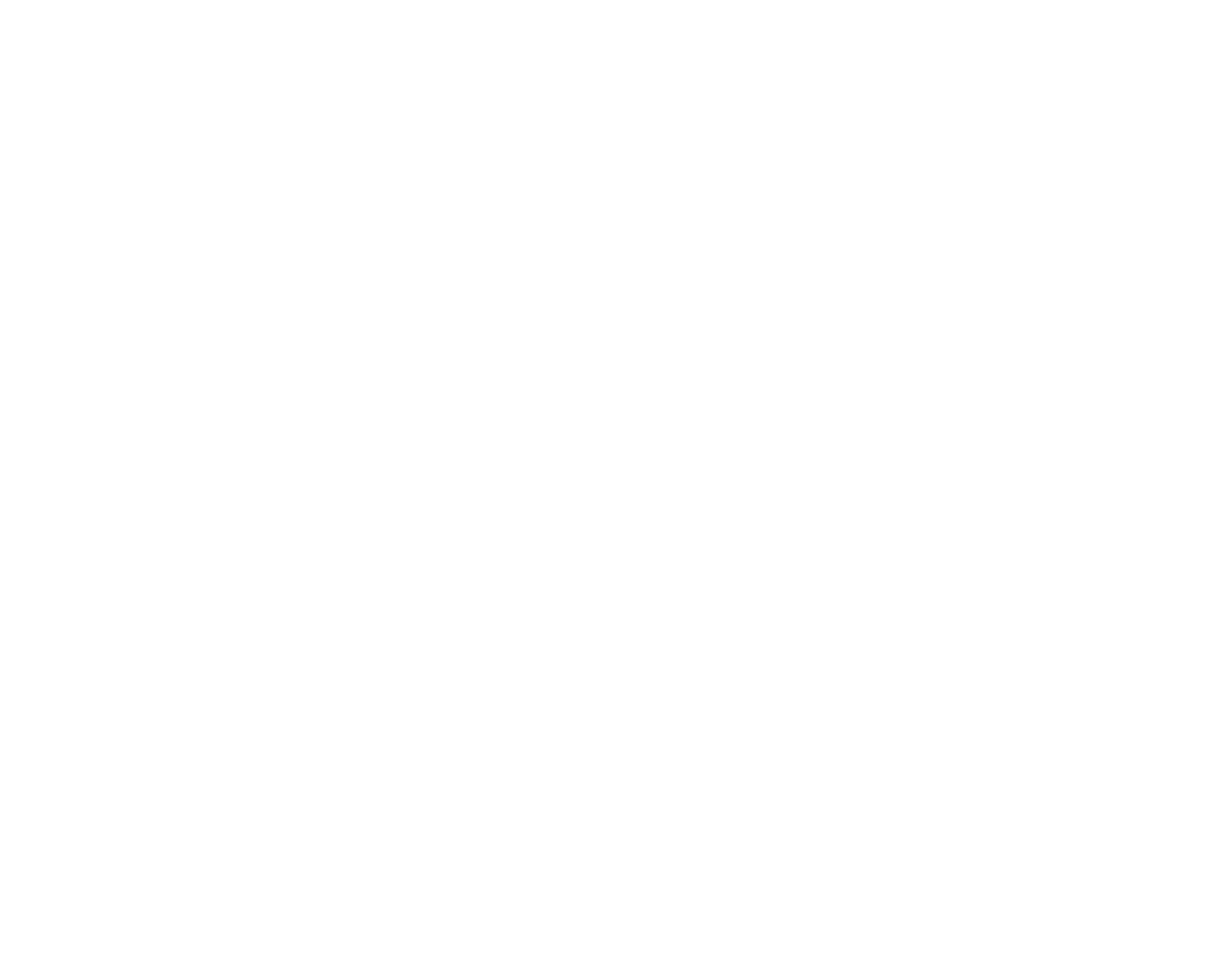| Table 7                                                                                             |
|-----------------------------------------------------------------------------------------------------|
| Estimates of the dynamic investment model (ECM) with exchange rate variability and interaction with |
| market power                                                                                        |

|                     | Whole sample (2988 firms) and Pavitt groups $-(1989-1994)$ |       |         |             |             |           |           |                           |                           |                                             |                                             |                                |                          |           |      |
|---------------------|------------------------------------------------------------|-------|---------|-------------|-------------|-----------|-----------|---------------------------|---------------------------|---------------------------------------------|---------------------------------------------|--------------------------------|--------------------------|-----------|------|
|                     | <b>INTP</b>                                                | D V   | DUC     | <b>DREX</b> | $REX_{t-1}$ | $V_{t-1}$ | $I_{t-1}$ | <b>SIGMA</b><br>$\cdot f$ | <b>SIGMA</b><br>$\cdot$ d | Slope<br>dummy<br><b>SIGMA</b><br>$\cdot f$ | Slope<br>dummy<br><b>SIGMA</b><br>$\cdot$ d | Dummv<br>High<br>markup markup | Dummv<br>low             | Ad. $R^2$ | DW   |
| Pavitt 1            | $-3,44$                                                    | 1,22  | $-2,08$ | $-1,17$     | 2,43        | 0,74      | $-0,76$   | $-0,15$                   | $-0,08$                   | ٠                                           |                                             |                                |                          | 0,44      | 2,04 |
| high mkup -3,13     |                                                            | 1,12  | $-1,98$ | 0,76        | 2,03        | 0,75      | $-0,77$   | ٠                         |                           | $-0,14$                                     | $-0,06$                                     | $-0.003*$                      | $\sim$                   | 0,44      | 2,07 |
| low mkup            | $-2,82$                                                    | 1,24  | $-2,01$ | 0,72        | 2,57        | 0,73      | $-0,77$   | ٠                         |                           | $-0,12$                                     | $-0,08$                                     |                                | $-0,44$                  | 0,44      | 2,06 |
| Pavitt <sub>2</sub> | $-3,46$                                                    | 1,001 | $-1,50$ | $-1,61$     | 1,61        | 0,76      | $-0,74$   | $-0,07$                   | $-0,03$                   | $\overline{\phantom{a}}$                    |                                             |                                | ä,                       | 0,41      | 2,00 |
| high mkup -3,29     |                                                            | 1,05  | $-1,54$ | $-1,10$     | 2,09        | 0,76      | $-0,75$   |                           |                           | $-0.05*$                                    | $-0.03*$                                    | $-0,12$                        | ٠                        | 0,41      | 1,99 |
| low mkup            | $-3,34$                                                    | 0,96  | $-1,47$ | $-0,86$     | 1,74        | 0,77      | $-0,76$   |                           |                           | $-0.05$                                     | $-0,03$                                     |                                | $-0.06*$                 | 0,41      | 1,97 |
| Pavitt <sub>3</sub> | $-2,38$                                                    | 0,83  | $-0,78$ | 0,92        | 1,00        | 0,69      | $-0,79$   | $-0,06$                   | $-0,05$                   | ٠                                           |                                             |                                | -                        | 0,42      | 1,55 |
| high mkup -2,44     |                                                            | 0,81  | $-0,83$ | 1,12        | 1,05        | 0,72      | $-0,82$   | $\overline{a}$            |                           | $-0,07$                                     | $-0,11$                                     | $-0,04*$                       | $\overline{\phantom{a}}$ | 0,42      | 1,50 |
| low mkup            | $-2,00$                                                    | 0,83  | $-0,79$ | 2,27        | 1,16        | 0,70      | $-0,82$   | $\overline{a}$            |                           | $-0.02*$                                    | $-0.01*$                                    | $\sim$                         | $-0,14$                  | 0,41      | 1,53 |
| Pavitt 4            | $-6,00$                                                    | 2,19  | $-2,65$ | $1,23*$     | $2,03*$     | 1,05      | $-0,87$   | $0.01*$                   | $0.02*$                   | $\sim$                                      |                                             |                                |                          | 0,44      | 1,34 |
| high mkup           | $-6,16$                                                    | 2,42  | $-2,65$ | $0.79*$     | $2,14*$     | 1,03      | $-0,85$   | ٠                         |                           | $-0.08*$                                    | 0,08                                        | $0,24*$                        | ٠                        | 0,44      | 1,39 |
| low mkup            | $-5,46$                                                    | 2,32  | $-2,78$ | $-0.53*$    | $2,13*$     | 0,98      | $-0,83$   |                           |                           | $0.06*$                                     | $-0,14*$                                    | ×,                             | $-0,22$                  | 0,44      | 1,39 |

#### GLS estimation method for 6 years. Student's tare not reported.

Dependent variable rate of growth of  $I$ . All regressors are in logs:  $V_{it}$ - (Sales); *PROFIT<sub>i</sub>* (Profits),  $UC_{it}$  (User cost of capital);  $REX_{t}$  (real exchange rate of the lira); *SIGMA* (standard deviation of *REX*); *d* (foreign exposure of revenues); *f* (foreign exposure of costs). The slope dummy is calculated multiplying the relevant dummy by *SIGMA*. The actual estimation period is 1990-1994, due to the lags and first differences in the variables.